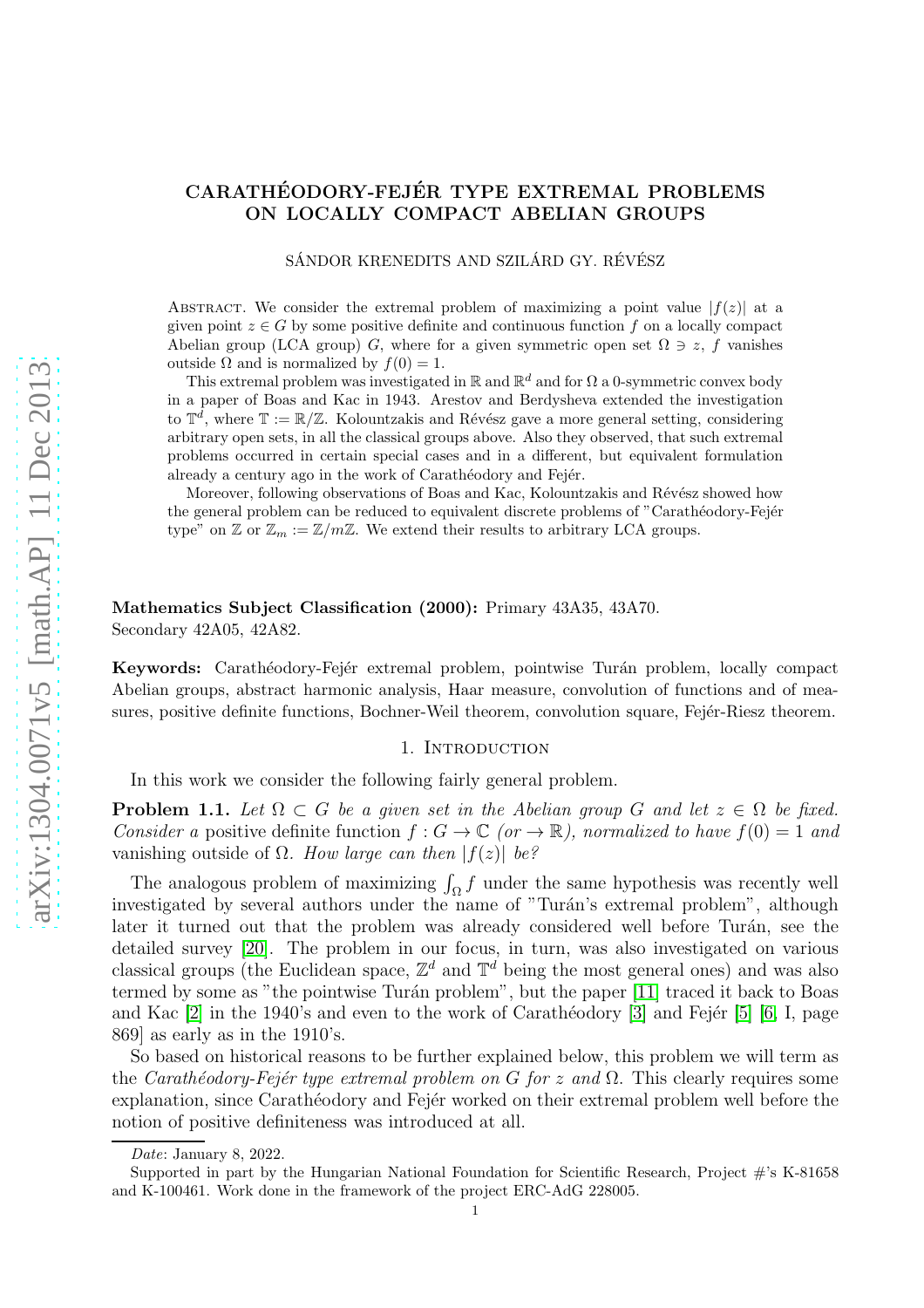#### $\begin{array}{lcl} \text{CARATHÉODORY-FEJÉR PROBLEMS ON LCA GROUPS} \end{array} \tag{2} \end{array}$

Positive definite functions on  $\mathbb R$  were introduced by Matthias in 1923 [\[14\]](#page-16-6). For Abelian groups positive definite functions are defined analogously [\[21,](#page-16-7) p. 17] by the property that

<span id="page-1-2"></span>(1.1) 
$$
\forall n \in \mathbb{N}, \forall x_1, \dots, x_n \in G, \forall c_1, \dots, c_n \in \mathbb{C}
$$
 
$$
\sum_{j=1}^n \sum_{k=1}^n c_j \overline{c_k} f(x_j - x_k) \ge 0.
$$

In other words, positive definiteness of a real- or complex valued function  $f$  on  $G$  means that for all n and all choice of n group elements  $x_1, \ldots, x_n \in G$ , the  $n \times n$  square matrix  $[f(x_j - x_k)]_{j=1,\dots,n}^{k=1,\dots,n}$  is a positive (semi-)definite matrix. We will use the notation  $f \gg 0$  for a short expression of the positive definiteness of a function  $f: G \to \mathbb{C}$  or  $G \to \mathbb{R}$ .

Perhaps the most well-known fact about positive definite functions is the celebrated *Bochner theorem*, later extended to locally compact Abelian groups (LCA groups for short) in several steps and in this generality termed as the *Bochner-Weil theorem*. This states that a continuous function  $f: G \to \mathbb{C}$  on a LCA group G is positive definite if and only if on the dual group  $\widehat{G}$  there is an essentially unique (positive) Borel measure  $d\mu(\gamma)$  such that f is the inverse Fourier transform of  $d\mu$ :  $f(x) = \int_{\widehat{G}} \gamma(x) d\mu(\gamma)$  ( $\forall x \in G$ ), see e.g. [\[21,](#page-16-7) page 19].

We will not need this general theorem in its full strength, but only the special case of positive definite sequences, obtained actually in Carathéodory's and Fejér's time, preceding the introduction and general investigation of positive definite functions.

<span id="page-1-1"></span>**Theorem 1.2 (Herglotz).** Let  $\psi : \mathbb{Z} \to \mathbb{C}$  be a sequence on  $\mathbb{Z}$ . Then  $\psi \gg 0$  (i.e  $\psi$  is *positive definite) if and only if there exists a positive Borel measure*  $\mu$  on  $\mathbb T$  *such that* 

<span id="page-1-0"></span>(1.2) 
$$
\psi(n) = \int_{\mathbb{T}} e^{2\pi int} d\mu(t) \qquad (n \in \mathbb{Z}).
$$

*Furthermore, in case* supp  $\psi \subset [-N, N]$  *we have*  $\psi \gg 0$  *if and only if*  $T(t) := \check{\psi}$  $\sum$  $(t) =$  $N_{n=-N} \psi(n) e^{2\pi int} \geq 0$  ( $t \in \mathbb{T}$ ), and then  $d\mu(t) = T(-t)dt$  and  $\psi(n) = \int_{\mathbb{T}} T(t) e^{-2\pi int} dt$ .

*Proof.* The fact that any sequence represented in the form of  $(1.2)$  is necessarily positive definite directly follows from the definition, as the reader can easily check. (The same direct verification works in any LCA group, too).

The existence of such a representation for an arbitrary positive definite sequence on  $\mathbb Z$  was first proved by Herglotz in [\[9\]](#page-16-8), preceding the later analogous result of Bochner on R and the development of the theory of positive definite functions. The general proof on all LCA groups belongs to Weil [\[24\]](#page-16-9); for the proof and further details see also [\[21,](#page-16-7) 1.4.3].

The special case of finitely supported sequences can be fully proved by a simple direct  $\Box$ calculation.

For further use we also introduce the extremal problems

<span id="page-1-3"></span>(1.3) 
$$
\mathcal{M}(\Omega) := \sup \{a(1) : a : [1, N] \to \mathbb{R}, N \in \mathbb{N}, a(n) = 0 \ (\forall n \notin \Omega),
$$

$$
T(t) := 1 + \sum_{n=1}^{N} a(n) \cos(2\pi nt) \ge 0 \ (\forall t \in \mathbb{T}) \},
$$

<span id="page-1-4"></span>which is called in [\[11\]](#page-16-1) the *Carath*éodory-Fejér type trigonometric polynomial problem and (1.4)  $\mathcal{M}_m(\Omega) := \sup\{a(1) : a : \mathbb{Z}_m \to \mathbb{R}, a(0) = 1, a(n) = 0 \ (\forall n \notin \Omega),\}$  $2\pi nr$  $\setminus$ 

$$
T\left(\frac{r}{m}\right) := \sum_{n \mod m} a(n) \cos\left(\frac{2\pi nr}{m}\right) \ge 0 \; (\forall r \mod m)\}.
$$

which is termed in [\[11\]](#page-16-1) as the *Discretized Carath*éodory-Fejér type extremal problem.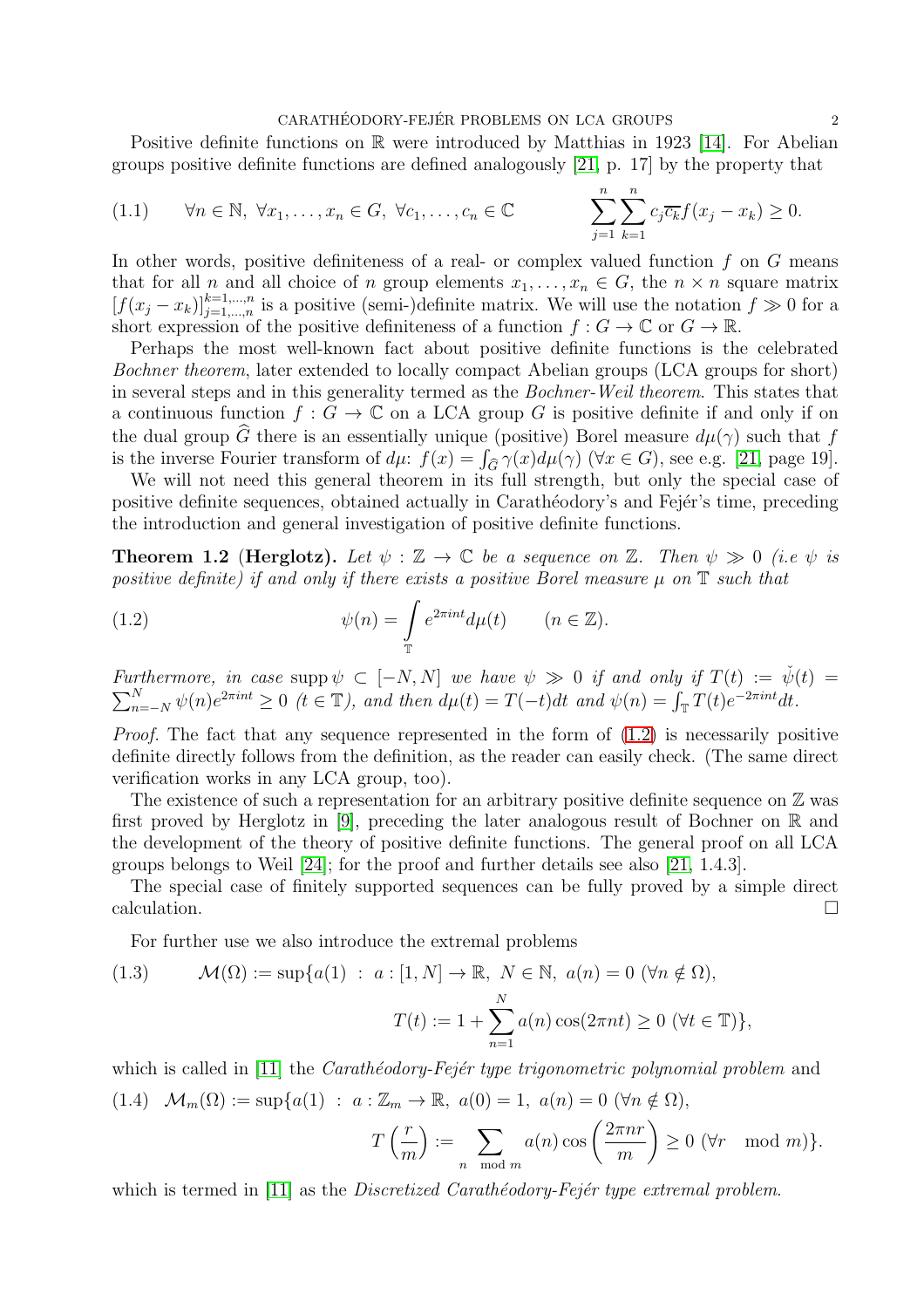<span id="page-2-4"></span>**Remark 1.3.** *Obviously we have*  $\mathcal{M}_m(\Omega) \geq \mathcal{M}(\Omega)$ *, because the restriction on the admissible class of positive definite functions to be taken into account is lighter for the discrete problem: we only need to have*  $T\left(\frac{r}{r}\right)$  $\binom{r}{m} \geq 0$ , while for  $\mathcal{M}(\Omega)$  the restriction is  $T(t) \geq 0 \ (\forall t \in \mathbb{T})$ .

Let us recall that Carathéodory and Fejér solved the following extremal problem. Let  $n \in \mathbb{N}$  be fixed, and assume that the 1-periodic trigonometric polynomial  $T : \mathbb{T} \to \mathbb{R}$ of degree (at most) n is *nonnegative*. Under the normalization that the constant term  $a(0) = \int_{\mathbb{T}} T = 1$ , what is the possible maximum of  $a(1)$  (solved already in [\[3\]](#page-16-3)), and what are the respective extremal polynomials (solved – at all probability independently – in [\[5\]](#page-16-4))?

Clearly the original Carathéodory-Fejér extremal problem is a special case of the above  $\mathcal{M}(\Omega)$  problem – just take  $\Omega := [0, n]$ , and observe that the possible odd part of T (i.e. the sine series part of the trigonometric expansion) can be neglected, for  $a(1)$  is the same for a general  $T(x)$  and for  $\frac{1}{2}(T(x) + T(-x))$ , the even part of T.

Let us now consider Problem [1.1](#page-0-0) on  $G := \mathbb{Z}$ , with  $\Omega := [-n, n]$ , but with *real valued* functions (instead of general complex valued ones). Denote a function from the admissible class (that is, a finite sequence of real values on  $[-n, n]$ ) as  $\psi$  and assume that  $\psi \gg 0$  on Z. As  $\mathbb{Z} = \mathbb{T}$ , this is equivalent to say (in view of Theorem [1.2\)](#page-1-1) that the trigonometrical polynomial  $T(t) := \psi(t) := \sum_{k=-n}^{n} \psi(k) \exp(2\pi i k t)$  is nonnegative, so also real. It follows that  $\overline{T}(t) = T(t)$ , that is,  $\psi(k) = \psi(-k)$ . (Note that positive definiteness of  $\psi$  in itself implies that  $\psi(k) = \psi(-k)$ , as is seen from the general introduction below, see [\(2.2\)](#page-2-0), and so in case  $\psi$ is real-valued, we end up with the same relation). Take now  $a(0) := \psi(0), a(k) := 2\psi(k)$  ( $k =$  $1, \ldots, n$ ). Then the extremal problem translates to the  $\mathcal{M}([0, n])$  problem, showing that *for real valued functions* Problem [1.1](#page-0-0) on Z with  $\Omega := [-n, n]$  is just the same as the  $\mathcal{M}([0, n])$ problem (with a factor 2 between the resulting extremal quantities). Below in Proposition [3.1](#page-7-0) (ii) we show the easy fact that considering real or complex valued functions does not matter (in this case of sequences on  $\mathbb{Z}$ ) – therefore, we obtain that the original Carathéodory-Fejér extremal problem is a (very) special case of Problem [1.1.](#page-0-0) This explains our terminology.

### <span id="page-2-3"></span>2. A short overview of basics about positive definite functions

Definition [1.1](#page-1-2) has some immediate consequences<sup>[1](#page-2-1)</sup>, the very first being that  $f(0) \geq 0$  is nonnegative real (just take  $n := 1$ ,  $c_1 := 1$  and  $x := 0$ ).

For any function  $f: G \to \mathbb{C}$  the *converse*, or *reversed* function  $\widetilde{f}$  (of f) is defined as

$$
\widetilde{f}(x) := \overline{f(-x)}.
$$

E.g. for the characteristic function  $\chi_A$  of a set A we have  $\widetilde{\chi_A} = \chi_{-A}$  (where, as usual,  $-A := \{-a : a \in A\}$ , because  $-x \in A$  if and only if  $x \in -A$ .

<span id="page-2-0"></span>Now let  $f: G \to \mathbb{C}$ . Then in case f is positive definite we necessarily have

$$
(2.2) \t\t f = f.
$$

Indeed, take in the defining formula [\(1.1\)](#page-1-2) of positive definiteness  $x_1 := 0, x_2 := x$  and  $c_1 := c_2 := 1$  and also  $c_1 := 1$  and  $c_2 := i$ : then we get both  $0 \leq 2f(0) + f(x) + f(-x)$ entailing that  $f(x) + f(-x)$  is real, and also that  $0 \leq 2f(0) + if(x) - if(-x)$  entailing that also  $if(x)-if(-x)$  is real. However, for the two complex numbers  $v := f(x)$  and  $w := f(-x)$ one has both  $v + w \in \mathbb{R}$  and  $i(v - w) \in \mathbb{R}$  if and only if  $v = \overline{w}$ .

<span id="page-2-2"></span>Next observe that for any positive definite function  $f: G \to \mathbb{C}$  and any given point  $z \in G$ (2.3)  $|f(z)| < f(0)$ ,

<span id="page-2-1"></span><sup>&</sup>lt;sup>1</sup>These properties are basic and well-known, see e.g. [\[21,](#page-16-7)  $\S1.4.1$ ] We prove them just for being selfcontained, as they are easy.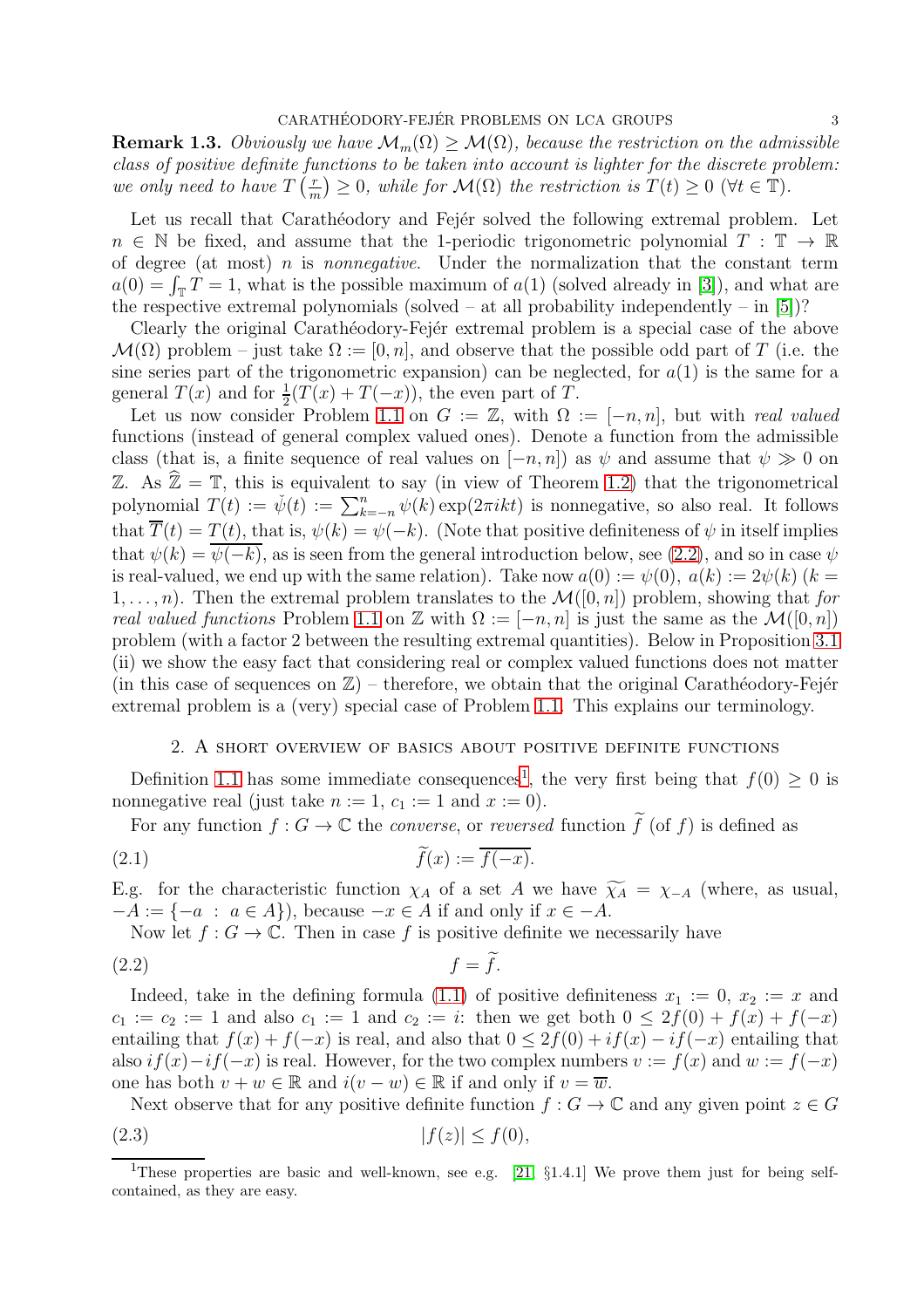and so in particular if  $f(0) = 0$  then we also have  $f \equiv 0$ . Indeed, let  $z \in G$  be arbitrary: if  $|f(z)| = 0$ , then we have nothing to prove, and if  $|f(z)| \neq 0$ , let  $c_1 := 1$ ,  $c_2 := -\overline{f(z)}/|f(z)|$ and  $x_1 := 0$ ,  $x_2 := z$  in [\(1.1\)](#page-1-2); then in view of [\(2.2\)](#page-2-0)  $f(-z) = f(z)$ , which yields  $0 \leq z$  $2f(0) + c_2f(z) + \overline{c_2}f(-z) = 2f(0) - 2|f(z)|$  and [\(2.3\)](#page-2-2) obtains.

Therefore, all positive definite functions are bounded and  $||f||_{\infty} = f(0)$ . That is an important property which makes the analysis easier: in particular, we immediately see that the answer to our extremal problem formulated in Problem [1.1](#page-0-0) cannot exceed 1.

Note also that similar elementary calculations show that continuity of a positive definite function on a LCA group holds if and only if the function is continuous at 0 c.f. [\[21,](#page-16-7)  $(4)$ , p. 18] This we will not use, however.

For LCA groups, characters play a fundamental role, so it is of relevance to mention that all characters  $\gamma \in \widehat{G}$  of a LCA group G are positive definite. To see this one only uses the multiplicativity of the characters to get

$$
\sum_{j=1}^{n} \sum_{k=1}^{n} c_j \overline{c_k} \gamma(x_j - x_k) = \sum_{j=1}^{n} \sum_{k=1}^{n} c_j \gamma(x_j) \overline{c_k} \gamma(x_k) = \left| \sum_{j=1}^{n} c_j \gamma(x_j) \right|^2 \ge 0
$$

for all choices of  $n \in \mathbb{N}$ ,  $c_j \in \mathbb{C}$  and  $x_j \in G$   $(j = 1, ..., n)$ . Similarly, for any  $f \gg 0$  and character  $\gamma \in \widehat{G}$  also the product  $f \gamma \gg 0$  since for all choices of  $n \in \mathbb{N}$ ,  $c_j \in \mathbb{C}$  and  $x_j \in G$  $(j = 1, \ldots, n)$  applying  $(1.1)$  with  $a_j := c_j \gamma(x_j)$  in place of  $c_j$   $(j = 1, \ldots, n)$  gives

$$
\sum_{j=1}^{n} \sum_{k=1}^{n} c_j \overline{c_k} \gamma(x_j - x_k) f(x_j - x_k) = \sum_{j=1}^{n} \sum_{k=1}^{n} c_j \gamma(x_j) \overline{c_k \gamma(x_k)} f(x_j - x_k)
$$
\n
$$
= \sum_{j=1}^{n} \sum_{k=1}^{n} a_j \overline{a_k} f(x_j - x_k) \ge 0 \quad \left( a_j := c_j \gamma(x_j) \quad (j = 1, \dots, n) \right).
$$

<span id="page-3-1"></span>It is equally easy to see directly from the definition that for a positive definite function f also  $\overline{f} \gg 0$ ,  $f^{\sharp}(x) := f(-x) \gg 0$  and  $\Re f \gg 0$ , and that for  $f, g \gg 0$  and  $\alpha, \beta > 0$  also  $\alpha f + \beta g \gg 0.$ 

The perhaps most fundamental tool in topological groups is the Haar measure, which is a non-negative regular and translation invariant Borel measure  $\mu_G$ , existing and being unique up to a positive constant factor in any LCA group, see [\[21,](#page-16-7) p. 1,2] with a full proof. As a direct consequence of uniqueness, we also have  $\mu_G(E) = \mu_G(-E)$  for all Borel measurable set  $E$ , [\[21,](#page-16-7) 1.1.4].

Following standard notations, in particular that of Rudin, we simply write  $dx, dy, dz$  etc. in place of  $d\mu_G(x)$ ,  $d\mu_G(y)$ ,  $d\mu_G(z)$  etc. Throughout the sequel we will consider the convolution of functions with respect to the Haar-measure  $\mu_G$ , that is

<span id="page-3-0"></span>(2.5) 
$$
(f \star g)(x) := \int_{G} f(y)g(x - y)dy = \int_{G} f(x + z)g(-z)dz
$$

defined for all functions  $f, g \in L^1(\mu_G)$ , or pairs of functions  $f \in L^p(\mu_G)$ ,  $g \in L^q(\mu_G)$  with  $1/p + 1/q = 1$ , see e.g. [\[21,](#page-16-7) p. 3]. Convolution is commutative and associative on any LCA group, see  $[21, 1.6.1$ . Theorem.

We will consider convolution of (bounded, complex valued, regular Borel) measures and convolution of such measures and functions as well. Rudin defines convolution of bounded regular measures  $\mu$  and  $\lambda$  in [\[21,](#page-16-7) 1.3.1] with reference to the product measure  $\mu \times \lambda$  on  $G^2 = G \times G$ : to each Borel set  $E \subset G$  the derived set  $E' := \{(x, y) \in G^2 : x + y \in E\}$  is constructed and then  $\mu \star \lambda(E) := \mu \times \lambda(E')$ . In particular this also means that for  $E \subset G$  a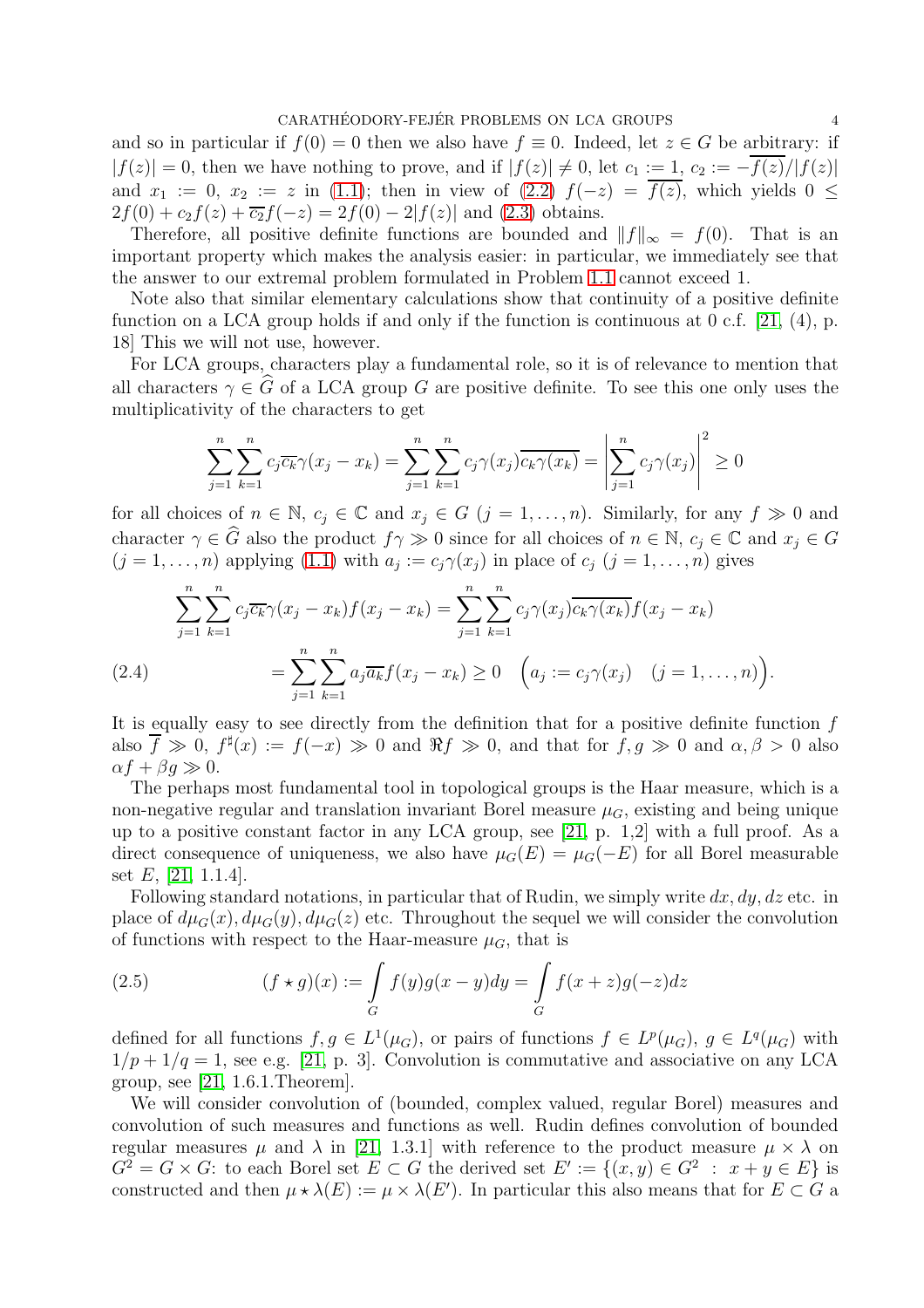### <span id="page-4-1"></span>CARATHÉODORY-FEJÉR PROBLEMS ON LCA GROUPS  $5$

Borel set we have – see [\[21,](#page-16-7) (1) page  $17$ ] – the formula

(2.6) 
$$
\mu \star \lambda(E) = \int\limits_G \mu(E - y) d\lambda(y).
$$

With this construction, convolution of any two (bounded, regular, complex valued) measures is defined and yields another such measure, moreover, convolution is commutative and associative on any LCA group  $G$ , [\[21,](#page-16-7) 1.3.2 Theorem]. It is also easy to see, as is remarked in [\[21,](#page-16-7) (4), page 15], that one can equivalently define convolution of measures by the relation

<span id="page-4-0"></span>
$$
(2.7) \quad \int\limits_G f d(\mu \star \lambda) := \int\limits_G \int\limits_G f(x+y) d\mu(x) d\lambda(y) = \int\limits_G \int\limits_G f(x+y) d\lambda(y) d\mu(x) \ (f \in L^{\infty}(G)).
$$

Indeed, let the set of complex valued continuous functions with compact support be denoted as  $C_0(G)$ : then, by the Riesz representation theorem, the set  $M(G)$  of all regular Borel bounded (i.e. of finite total variation) measures is the topological dual of  $C_0(G)$  and thus can be written as  $M(G) \cong C_0^*(G)$ . Now if  $\mu, \lambda \in M(G)$ , then their convolution  $\mu * \lambda$  is defined according to [\(2.7\)](#page-4-0) for all  $f \in C_0(G)$ , which then extends easily also to all  $f \in L^{\infty}(G)$ . Note that [\(2.6\)](#page-4-1) can be regarded as the special case of  $f = \chi_E$ , for  $\mu(E - y) = \int_G \chi_{E-y}(x) d\mu(x) =$  $\int_G \chi_E(y+x) d\mu(x)$ .

Convolution of functions can then be regarded as a special case of convolution of measures, for  $f \star q$  is the density function w.r.t.  $\mu_G$  of the measure  $\nu \star \sigma$  with  $d\nu := f d\mu_G$  and  $d\sigma := q d\mu_G$ . Also convolutions of measures with functions or functions with measures can be obtained the same way. It is easy to see that for any  $f \in L^1(\mu_G)$  and  $\nu \in M(G)$  we have the formula

<span id="page-4-2"></span>(2.8) 
$$
f \star \nu(x) = \nu \star f(x) = \int_G f(x - y) d\nu(y).
$$

Another way to obtain this is to approximate  $f$  by simple functions and then use linearity and [\(2.6\)](#page-4-1) for each characteristic functions. It is then immediate that the formula extends to  $L^{\infty}(G)$ , too.

Also, analogously to [\(2.1\)](#page-2-3) the *converse measure*  $\tilde{\mu}(x) := \overline{\mu}(-x)$  (i.e.  $\tilde{\mu}(E) := \overline{\mu}(-E)$ ) is defined to any  $\mu \in M(G)$ . Then if  $\phi \in C_0(G)$ , then  $\int_G \phi d(\widetilde{\mu \star \nu}) = \int_G \phi(-x) d(\overline{\mu \star \nu}) =$  $\int_G \int_G \phi(-x-y)d\overline{\mu}(x)d\overline{\nu}(y) = \int_G \int_G \phi(x+y)d\widetilde{\mu}(x)d\widetilde{\nu}(y) = \int_G \phi d(\widetilde{\nu} \star \widetilde{\mu})$ , so that  $\widetilde{\mu \star \nu} = \widetilde{\mu} \star \widetilde{\nu}$ .<br>For further use let us record here a few concrete formulae with convolutions. By [\(2.7\)](#page-4-0) for any  $u, v \in G$  the formula  $\delta_u * \delta_v = \delta_{u+v}$  holds true (where  $\delta_u \in M(G)$  denotes the Dirac

measure (unit point mass) at  $u \in G$ : for  $\int_G \phi d(\delta_u \star \delta_v) = \int_G \int_G \phi(x+y) d\delta_u(x) d\delta_v(y) =$  $\phi(u+v) = \int_G \phi d\delta_{u+v}$ . Also, if  $\phi \in L^{\infty}(G)$  and  $u \in G$ , then we have in view of [\(2.8\)](#page-4-2)

<span id="page-4-4"></span>(2.9) 
$$
\delta_u \star \phi(x) = \int_G \phi(x - y) d\delta_u(y) = \phi(x - u).
$$

If for some Borel measurable A we put  $\phi := \chi_A$ , we obtain similarly

(2.10) 
$$
\delta_u \star \chi_A(x) = \chi_A(x-u) = \chi_{A+u}(x).
$$

As [\(2.5\)](#page-3-0) holds for all  $L^1$  functions, it also holds for  $\chi_A, \chi_B$  with A, B Borel measurable sets with finite measure, yielding

$$
(2.11)
$$

<span id="page-4-3"></span>
$$
\chi_A \star \chi_B(x) = \int_G \chi_A(y) \chi_B(x-y) dy = \int_G \chi_A \chi_{(x-B)} d\mu_G = \int_G \chi_{A \cap (x-B)} d\mu_G = \mu_G(A \cap (x-B)).
$$

The same obtains also from calculating the measure convolution  $\mu_G|_A \star \mu_G|_B = \chi_A \mu_G \star \chi_B \mu_G$ .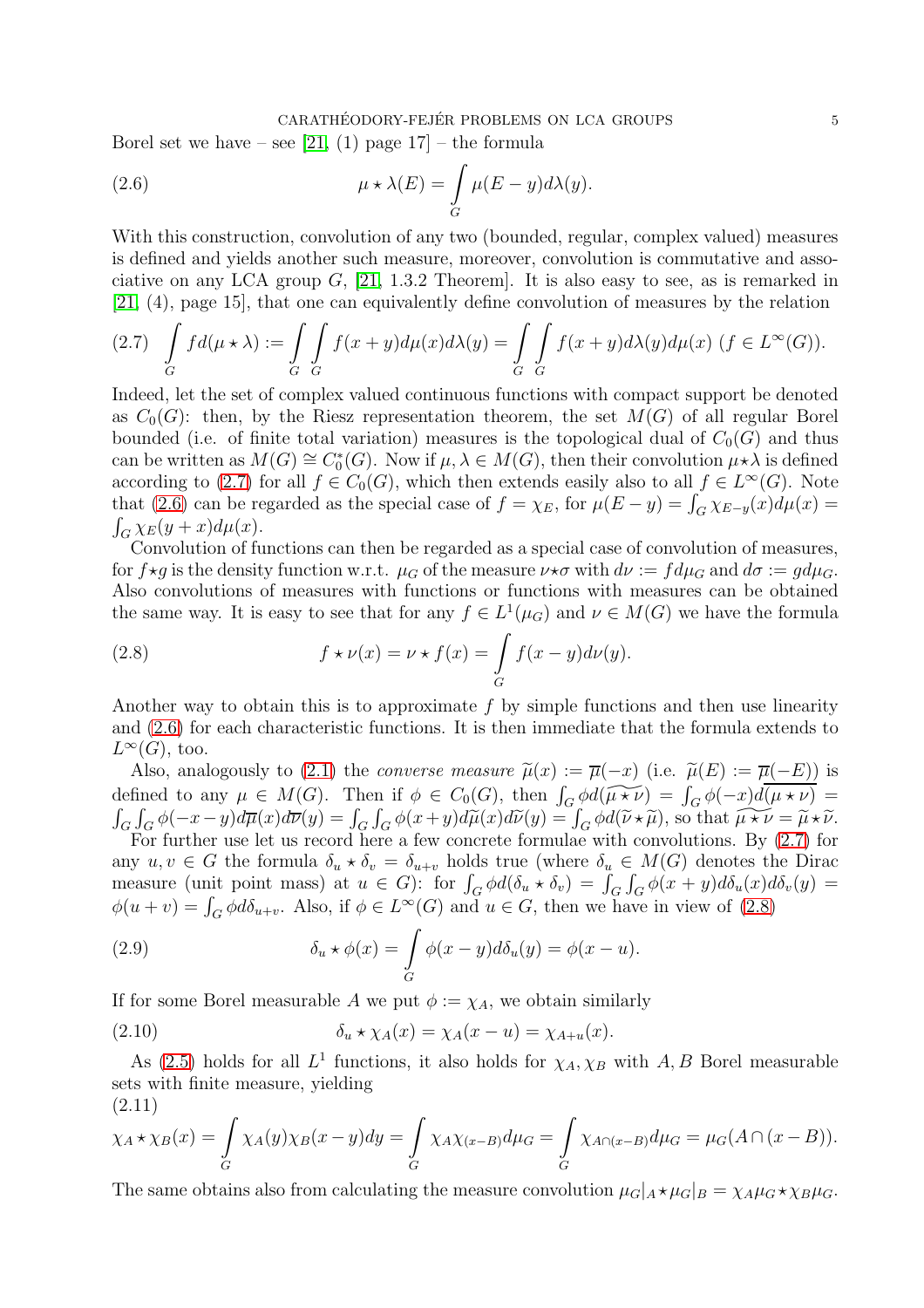In this paper a particular role is played by the case of  $G = \mathbb{Z}$ , where  $\mu_{\mathbb{Z}} = \#$  is just the counting measure, and thus all locally finite measures  $\nu$  are absolutely continuous and can as well be represented by their "density function"  $\varphi_{\nu}(k) := \nu({k})$ , and conversely, any function  $\varphi$  defines the respective measure  $\nu_{\varphi}$  with  $\nu_{\varphi}(\{k\}) := \varphi(k)$ , i.e.  $\nu_{\varphi} = \sum_{k \in \mathbb{Z}} \varphi(k) \delta_k$ ; moreover, clearly  $L^1(\mathbb{Z}) = \ell^1 \cong M(\mathbb{Z})$ . In particular for  $\varphi, \psi \in \ell^1$ ,  $\rho := \varphi \star \psi$  is the density function of the measure  $\tau \in M(G)$  with  $\tau = \nu \star \sigma$  and with  $\nu := \varphi_{\nu} d\#$ ,  $\sigma := \psi d\#$  being the measures with density  $\varphi, \psi$  respectively.

We will need the next well-known assertion (which we will use only in the special case of compactly supported step functions, however).

<span id="page-5-0"></span>**Lemma 2.1.** Let  $f \in L^2(\mu_G)$  be arbitrary. Then the "convolution square" of f exists, *moreover, it is a continuous positive definite function, that is,*  $f \star \tilde{f} \gg 0$  *and belongs to*  $C(G)$ .

*Proof.* This can be found for LCA groups in [\[21,](#page-16-7)  $\S 1.4.2(a)$ ].

Although it is very useful when it holds, in general this statement cannot be reversed. Even for classical Abelian groups, it is a delicate question when a positive definite continuous function has a "convolution root" in the above sense. For a nice survey on the issue see e.g. [\[4\]](#page-16-10). We will however be satisfied with a very special case, where this converse statement is classical.

<span id="page-5-1"></span>**Lemma 2.2.** *(i) Let*  $\psi : \mathbb{Z} \to \mathbb{C}$  *be a finitely supported positive definite sequence. Then there exists another sequence*  $\theta : \mathbb{Z} \to \mathbb{C}$ *, also finitely supported, such that*  $\theta * \widetilde{\theta} = \psi$ *. Moreover, if*  $\text{supp }\psi \subset [-N, N], \text{ then we can take } \text{supp }\theta \subset [0, N].$ 

*(ii)* If  $\psi : \mathbb{Z}_m \to \mathbb{C}$ ,  $\psi \gg 0$  *on*  $\mathbb{Z}_m$ , then there exists  $\theta : \mathbb{Z}_m \to \mathbb{C}$  with  $\theta * \widetilde{\theta} = \psi$ .

Note the slight loss of precision in (ii) – it does not provide also localization, i.e. we cannot bound the support of  $\theta$  in terms of a control of the support of  $\psi$ . This is natural, for the same finitely supported sequence can be positive definite on  $\mathbb{Z}_m$  more easily than on  $\mathbb{Z}$ , as the equivalent restriction  $T(2\pi n/m) \geq 0$  can be satisfied more easily than  $T(t) \geq 0$  ( $\forall t \in \mathbb{T}$ ). However, here the support remains finite anyway, which is the only essential fact we need in our arguments below.

*Proof of Part (i).* Here we invoke the special case of Bochner's Theorem as formulated in Theorem [1.2](#page-1-1) to get that  $T(t) := \check{\psi}(t) \geq 0$  ( $\forall t \in \mathbb{T} = \hat{\mathbb{Z}}$ ). Since  $\psi$  is finitely supported, T is a 1-periodic trigonometrical polynomial (with complex coefficients  $\psi(k)$ ).

Let n stand for deg T, so that supp  $\psi \subset [-N, N]$  translates to  $n \leq N$ . Write  $T(t)$  in its trigonometric form as  $T(t) = \sum_{k=0}^{N} a_k \cos(2\pi kt) + b_k \sin(2\pi kt)$  with  $a_k := \psi(k) + \psi(-k)$ and  $b_k = (\psi(k) - \psi(-k))/i$ . A glance at [\(2.2\)](#page-2-0) yields  $\psi(-k) = \overline{\psi(k)}$ , so that then  $a_k =$  $2\Re\psi(k)$  and  $b_k = 2\Im\psi(k)$ , whence in its trigonometrical form T must have real coefficients  $a_k, b_k \in \mathbb{R}$  for all  $0 \leq k \leq N$ . This is of course obvious also from the usual trigonometric version of the coefficient formulas:  $a_0 = \int_{\mathbb{T}} T(x) dx$ ,  $b_0 = 0$ ,  $a_k = 2 \int_{\mathbb{T}} T(x) \cos(2\pi kx) dx$ ,  $b_k = 2 \int_{\mathbb{T}} T(x) \sin(2\pi kx) dx \ (k = 1, ..., N).$ 

Now the well-known classical theorem of L. Fejér and F. Riesz, see [\[23,](#page-16-11) Theorem 1.2.1], [\[5\]](#page-16-4), or [\[6,](#page-16-5) I, page 845], applies: there exists another trigonometrical polynomial  $P(t)$  of degree n and with complex coefficients – more precisely, an algebraic polynomial  $p(z)$  of degree n with  $P(t) = p(e^{2\pi i t}) - \text{such that } T(t) = |P(t)|^2$ .

However,  $|P|^2 = P \cdot \overline{P}$  and by the well-known properties of the Fourier transform, this means that there exists a finitely supported  $\theta : \mathbb{Z} \to \mathbb{C}$ , (the coefficient sequence of P; whence actually it can be written as  $\theta : [0, n] \to \mathbb{C}$ , otherwise vanishing) such that  $\check{\theta}(t) = P(t)$  (and thus also  $\tilde{\theta} = \overline{P}$ ) and  $\psi = \theta * \tilde{\theta}$ . Note that supp  $\theta = [0, n] \subset [0, N]$ , as needed.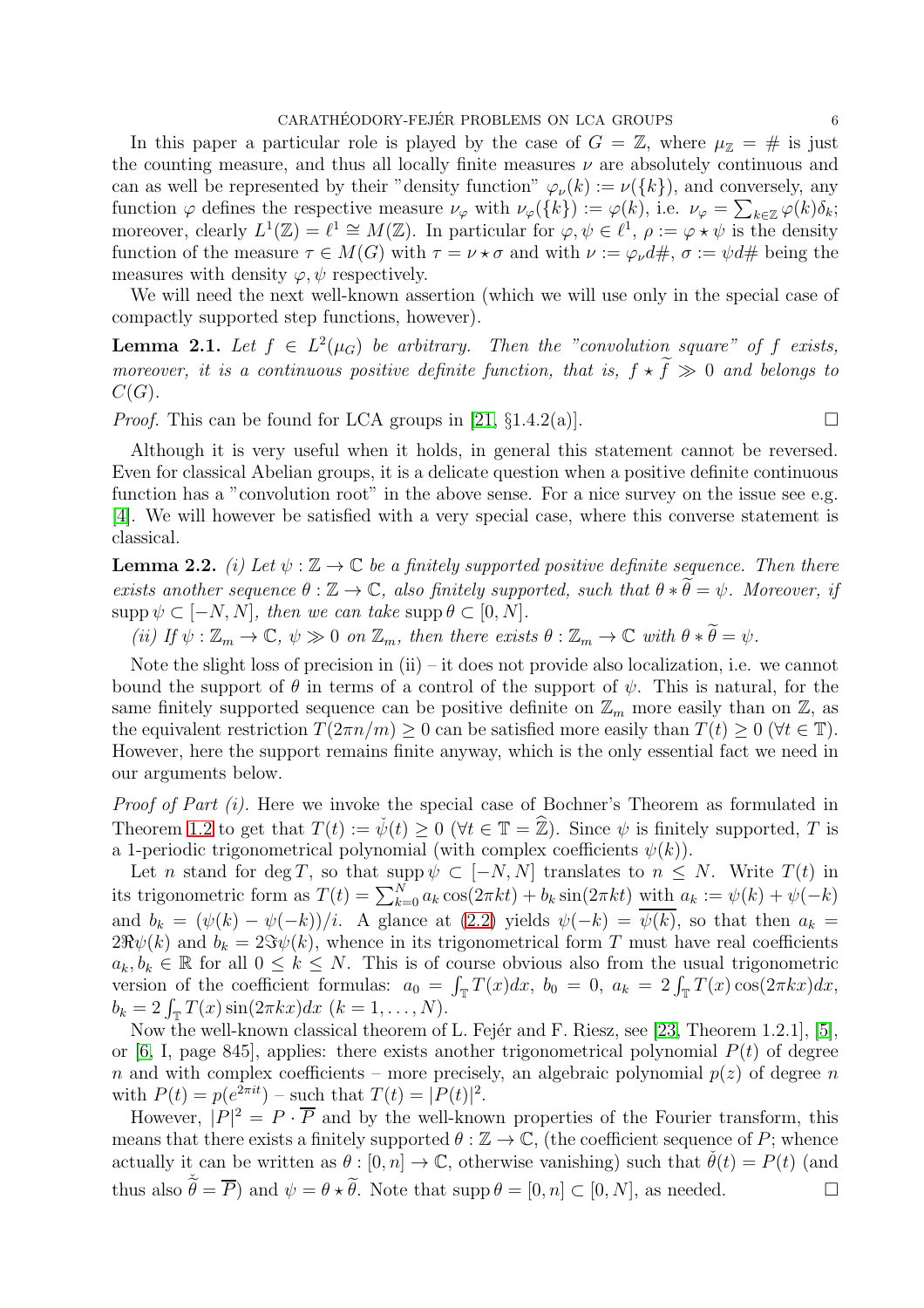*Proof of Part (ii).* Consider  $\hat{\psi}(\nu) := \frac{1}{m} \sum_{j=0}^{m-1} \psi(j) \exp(-2\pi i \frac{j\nu}{m})$  which gives rise the representation  $\psi(n) = \sum_{\nu \mod m} \widehat{\psi}(\nu) \exp(2\pi i \frac{n\nu}{m})$  (Fourier inversion on  $\mathbb{Z}_m$ ).

First, observe that  $\hat{\psi}(\nu) \geq 0$  for all  $\nu \in \mathbb{Z}_m$ , for by definition [\(1.1\)](#page-1-2) of positive definiteness we must have with  $x_j := j \in \mathbb{Z}_m$  and  $c_j := \frac{1}{m} \exp(-2\pi i \frac{j\nu}{m})$  the inequality  $0 \leq$  $\sum_{j\in\mathbb{Z}_m}\sum_{j'\in\mathbb{Z}_m}\psi(j-j')\frac{1}{m}$  $\frac{1}{m} \exp\left(-2\pi i \frac{j\nu}{m}\right) \frac{1}{m}$  $\frac{1}{m} \exp(2\pi i \frac{j' \nu}{m})$  $\frac{\partial^{\prime} \nu}{\partial m}$ ) =  $\sum_{k \in \mathbb{Z}_m} \psi(k) \frac{1}{m}$  $\frac{1}{m} \exp(-2\pi i \frac{k\nu}{m}) = \widehat{\psi}(\nu).$  $\sqrt{ }$ 

Second, take  $\hat{\theta}(\nu) := \frac{1}{\sqrt{\nu}}$ m  $\widehat{\psi}(n)e^{i\varphi_{\nu}}$  ( $\forall \nu \in \mathbb{Z}_m$ ), with arbitrary real  $\varphi_{\nu} \in [-\pi, \pi)$ . This gives rise to  $\theta(n) := \sum_{\nu \in \mathbb{Z}_m} \widehat{\theta}(\nu) \exp(2\pi i \frac{n\nu}{m})$ . Then we obtain

$$
\theta * \widetilde{\theta}(n) := \sum_{k \in \mathbb{Z}_m} \theta(k) \overline{\theta(k-n)} = \sum_{k \in \mathbb{Z}_m} \sum_{\nu \in \mathbb{Z}_m} \widehat{\theta}(\nu) \exp(2\pi i \frac{k\nu}{m}) \sum_{\mu \in \mathbb{Z}_m} \overline{\widehat{\theta}(\mu)} \exp(2\pi i \frac{(n-k)\mu}{m})
$$
  
= 
$$
\sum_{\nu \in \mathbb{Z}_m} \widehat{\theta}(\nu) \sum_{\mu \in \mathbb{Z}_m} \overline{\widehat{\theta}(\mu)} \exp(2\pi i \frac{n\mu}{m}) \sum_{k \in \mathbb{Z}_m} \exp(2\pi i \frac{k\nu}{m}) \exp(-2\pi i \frac{k\mu}{m})
$$
  
= 
$$
\sum_{\nu \in \mathbb{Z}_m} |\widehat{\theta}(\nu)|^2 \exp(2\pi i \frac{n\nu}{m}) m = \sum_{\nu \in \mathbb{Z}_m} \widehat{\psi}(\nu) \exp(2\pi i \frac{n\nu}{m}) = \psi(n).
$$

Clearly, here we have found a convolution squareroot  $\theta$ , but it is not guaranteed here that supp  $\theta \subset [0, N]$  or at least  $[-N, N]$ , even if supp  $\psi \subset [-N, N]$ . On the other hand this can still suffice, as  $\mathbb{Z}_m$ , whence all supports, are a priori finite, hence compact. still suffice, as  $\mathbb{Z}_m$ , whence all supports, are a priori finite, hence compact.

## 3. FUNCTION CLASSES AND VARIANTS OF THE CARATHÉODORY-FEJÉR TYPE extremal problem

Already the above introductory discussion exposes the fact that Problem [1.1](#page-0-0) may have various interpretations depending on how we define the exact class of positive definite functions what we consider, and also on what topology we use on  $G$ , if any (which determines what functions may be continuous, Borel measurable, compactly supported, Haar summable, etc.). Fixing the meaning of positive definiteness as in [\(1.1\)](#page-1-2), similarly to [\[12\]](#page-16-12), in principle we may consider many different function classes and corresponding extremal quantities. With respect to f "living" in  $\Omega$  only, three immediate possibilities are that  $f(x) = 0$  ( $\forall x \notin \Omega$ ), that supp  $f \subset \Omega$  and that supp  $f \in \Omega$  (the latter notation standing for compact inclusion). For "nicety" of the function f one may combine conditions of belonging to  $C(G)$  (continuous functions),  $L^1(G)$  (summable functions),  $L^1_{loc}(G)$  (locally summable functions) etc.

In case of the analogous "Turán problem" one maximizes the integral  $\int_G f d\mu_G$  rather than just a fixed point value  $|f(z)|$ . In this question considerations of various classes are more delicate, and although several formulations were shown to be equivalent, see [\[12,](#page-16-12) Theorem 1], the authors call attention to cases of deviation as well. In the Carathéodory-Fejér extremal problem, however, we will find that the solution is largely indifferent to any choice of these classes, a somewhat unexpected corollary of our general approach. So instead of formally introducing all kind of function classes and corresponding extremal quantities, let us restrict to the two extremal cases, that is the possibly widest and smallest function classes, and define here only

(3.1) 
$$
\mathcal{F}_G^{\sharp}(\Omega) := \{ f : G \to \mathbb{C} : f \gg 0, f(0) = 1, f(x) = 0 \,\forall x \notin \Omega \}
$$

$$
(3.2) \t\t \mathcal{F}_G^c(\Omega) := \{ f : G \to \mathbb{C} : f \gg 0, \ f(0) = 1, \ f \in C(G), \ \sup f \in \Omega \}.
$$

Let us note, once again, that the first formulation is absolutely free of any topological or measurability structure of the group  $G$ . On the other hand, equipping  $G$  with the discrete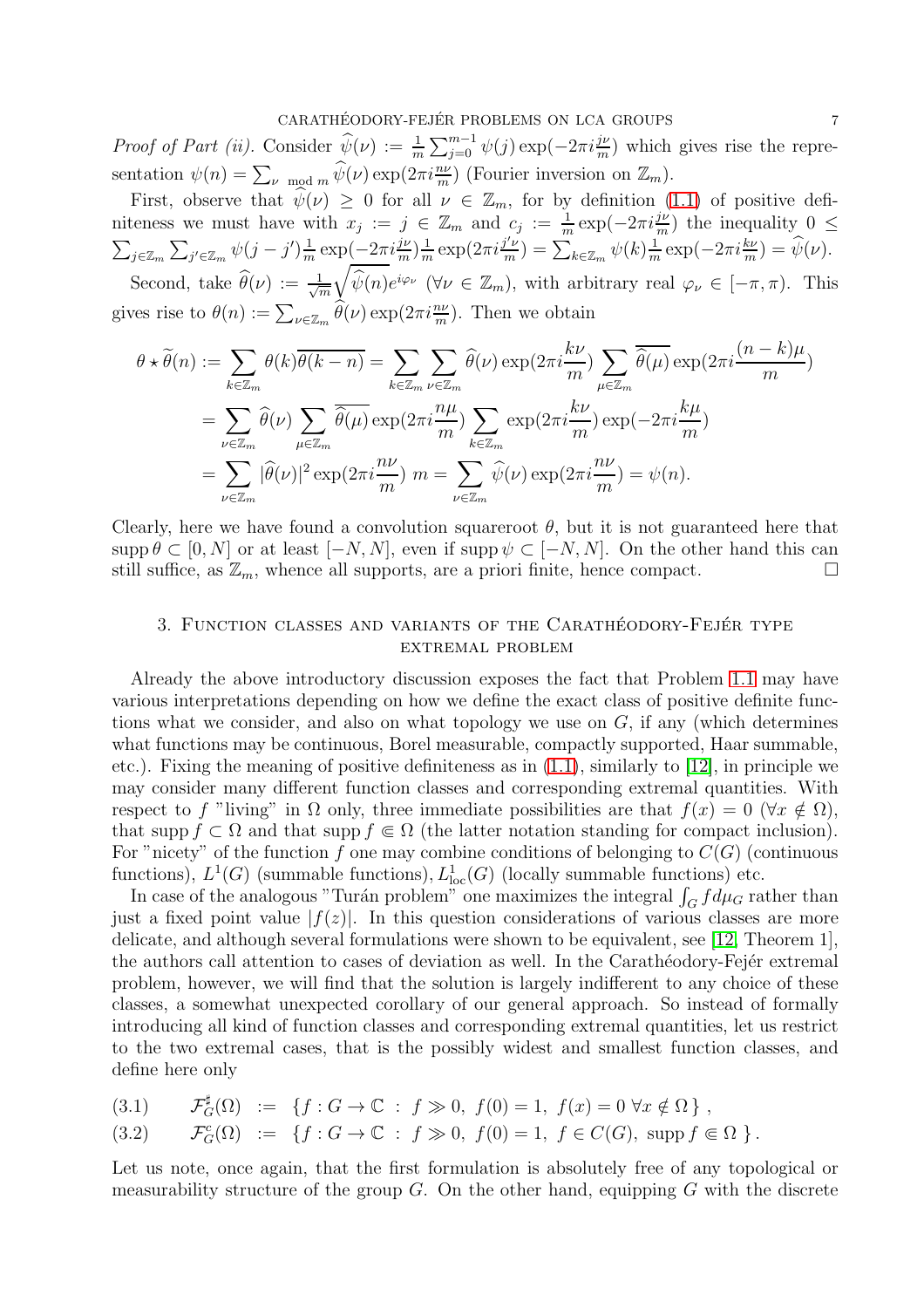topology the latter gives back a formulation close to the former but with restricting  $f$  to have finite support only.

<span id="page-7-1"></span>The respective "Carathéodory-Fejér constants" are then

$$
(3.3) \quad \mathcal{C}_G^{\sharp}(\Omega, z) := \sup \left\{ |f(z)| : f \in \mathcal{F}_G^{\sharp}(\Omega) \right\}, \quad \mathcal{C}_G^c(\Omega, z) := \sup \left\{ |f(z)| : f \in \mathcal{F}_G^c(\Omega) \right\}.
$$

In view of [\(2.3\)](#page-2-2) giving that for  $f \gg 0 ||f||_{\infty} = f(0)$ , the *trivial estimate* or *trivial (upper) bound* for the Carathéodory-Fejér constants  $\mathcal{C}_G^{\sharp}(\Omega, z)$  and  $\mathcal{C}_G^c(\Omega, z)$  is thus simply  $f(0) = 1$ .

As for a lower estimation, in the most classical cases it is easy to show that there exists a (real-valued)  $f \in \mathcal{F}_G^c(\Omega)$  with  $f(z) \geq 1/2$ , so  $\mathcal{C}_G^c(\Omega, z) \geq 1/2$ . We will work out this for the general case, too, in Proposition [3.2](#page-9-0) below, as later this may be instructive for comprehending the proofs of our main results. However, preceding it we discuss another issue.

By the above general definition, for  $G = \mathbb{Z}$  and  $G = \mathbb{Z}_m := \mathbb{Z}/m\mathbb{Z}$  the Carathéodory-Fejér constants [\(3.3\)](#page-7-1) with  $z := 1$  – and denoting by H the fundamental set in place of  $\Omega$  in this case and writing  $\mathcal{F}_{\mathbb{Z}_m}(H) := \mathcal{F}_{\mathbb{Z}_m}^{\#}(H) = \mathcal{F}_{\mathbb{Z}_m}^c(H)$  - are

$$
\mathcal{C}^{\#}(H) := \mathcal{C}_{\mathbb{Z}}^{\#}(H,1) := \sup\{|\varphi(1)| \; : \; \varphi \in \mathcal{F}_{\mathbb{Z}}^{\#}(H)\}
$$
\n
$$
:= \sup\{|\varphi(1)| \; : \; \varphi : \mathbb{Z} \to \mathbb{C}, \; \varphi \gg 0, \; \varphi(0) = 1, \; \text{supp}\,\varphi \subset H\},\
$$
\n(3.4) 
$$
\mathcal{C}^{c}(H) := \mathcal{C}_{\mathbb{Z}}^{c}(H,1) := \sup\{|\varphi(1)| \; : \; \varphi \in \mathcal{F}_{\mathbb{Z}}^{c}(H)\}
$$
\n
$$
:= \sup\{|\varphi(1)| \; : \; \varphi : \mathbb{Z} \to \mathbb{C}, \; \varphi \gg 0, \; \varphi(0) = 1, \; \text{supp}\,\varphi \subset H, \; \# \text{supp}\,\varphi < \infty\},\
$$
\n
$$
\mathcal{C}_{m}(H) := \mathcal{C}_{\mathbb{Z}_{m}}^{\#}(H,1) = \mathcal{C}_{\mathbb{Z}_{m}}^{c}(H,1) := \sup\{|\varphi(1)| \; : \; \varphi \in \mathcal{F}_{\mathbb{Z}_{m}}(H)\}
$$
\n
$$
:= \sup\{|\varphi(1)| \; : \; \varphi : \mathbb{Z}_{m} \to \mathbb{C}, \; \varphi \gg 0, \; \varphi(0) = 1, \; \text{supp}\,\varphi \subset H\}.
$$

Similarly to discussion of various function classes, at this point also discussion of the issue whether we consider functions  $f : G \to \mathbb{C}$  or just real valued functions, occurs naturally.

Note that in case of maximization of the integral  $\int_{\Omega} f$  in place of the single function value  $|f(z)|$  (that is, in case of the "Turán problem") the paper [\[12\]](#page-16-12) easily concludes that even in the generality of LCA groups the restriction to real valued functions does not change the extremal quantity. Indeed,  $S := \text{supp } f \in \Omega$  is always symmetric (for  $f \gg 0$  implies  $f = f$ ) and so  $\int_S f = \int$  $f_{(-S)} f = \int_S \overline{f}$ , whence  $\int_S f = \int_S \Re f$ , too.

However here, while extremalizing in various function classes are generally easier to compare and remain equivalent, the issue of real- or complex valued functions becomes more interesting and in fact it splits in some cases while it remains equivalent for others. In this preliminary section we consider only the fundamental cases of  $\mathbb{Z}$  and  $\mathbb{Z}_m$  for various  $m \in \mathbb{N}$ . For a more concise notation first let us write similarly to the complex valued case

(3.5) 
$$
\mathcal{K}_G^{\#}(\Omega, z) := \sup_{\varphi \in \mathcal{F}_G^{\#}(\Omega)} |\varphi(z)|, \quad \mathcal{K}_G^c(\Omega, z) := \sup_{\varphi \in \mathcal{F}_G^{\mathbb{R}}(\Omega)} |\varphi(z)|,
$$

$$
\mathcal{K}^{\#}(H) := \mathcal{K}_\mathbb{Z}^{\#}(H, 1), \quad \mathcal{K}^c(H) := \mathcal{K}_\mathbb{Z}^c(H, 1), \quad \mathcal{K}_m(H) := \mathcal{K}_{\mathbb{Z}_m}(H, 1) := \sup_{\varphi \in \mathcal{F}_{\mathbb{Z}_m}^{\mathbb{R}}(H)} |\varphi(1)|,
$$

where naturally we write for any group, (and so in particular for  $G = \mathbb{Z}$  and  $G = \mathbb{Z}_m$ )

$$
\mathcal{F}_G^{\# \mathbb{R}}(\Omega) := \{ \varphi : G \to \mathbb{R} \; : \; \varphi \in \mathcal{F}_G^{\#}(\Omega) \}, \qquad \mathcal{F}_G^{\mathbb{R}}(\Omega) := \{ \varphi : G \to \mathbb{R} \; : \; \varphi \in \mathcal{F}_G^c(\Omega) \}.
$$

<span id="page-7-0"></span>Proposition 3.1. *We have the following.*

- (i)  $\mathcal{M}(H) = 2\mathcal{K}^c(H)$  and for all  $m \in \mathbb{N}$   $\mathcal{M}_m(H) = 2\mathcal{K}_m(H)$ .
- (*ii*) We have  $\mathcal{K}^c(H) = \mathcal{C}^c(H)$  and  $\mathcal{K}^{\#}(H) = \mathcal{C}^{\#}(H)$ .
- *(iii)* For all  $m \in \mathbb{N}$ ,  $\cos(\pi/m)\mathcal{C}_m(H) \leq \mathcal{K}_m(H) \leq \mathcal{C}_m(H)$ .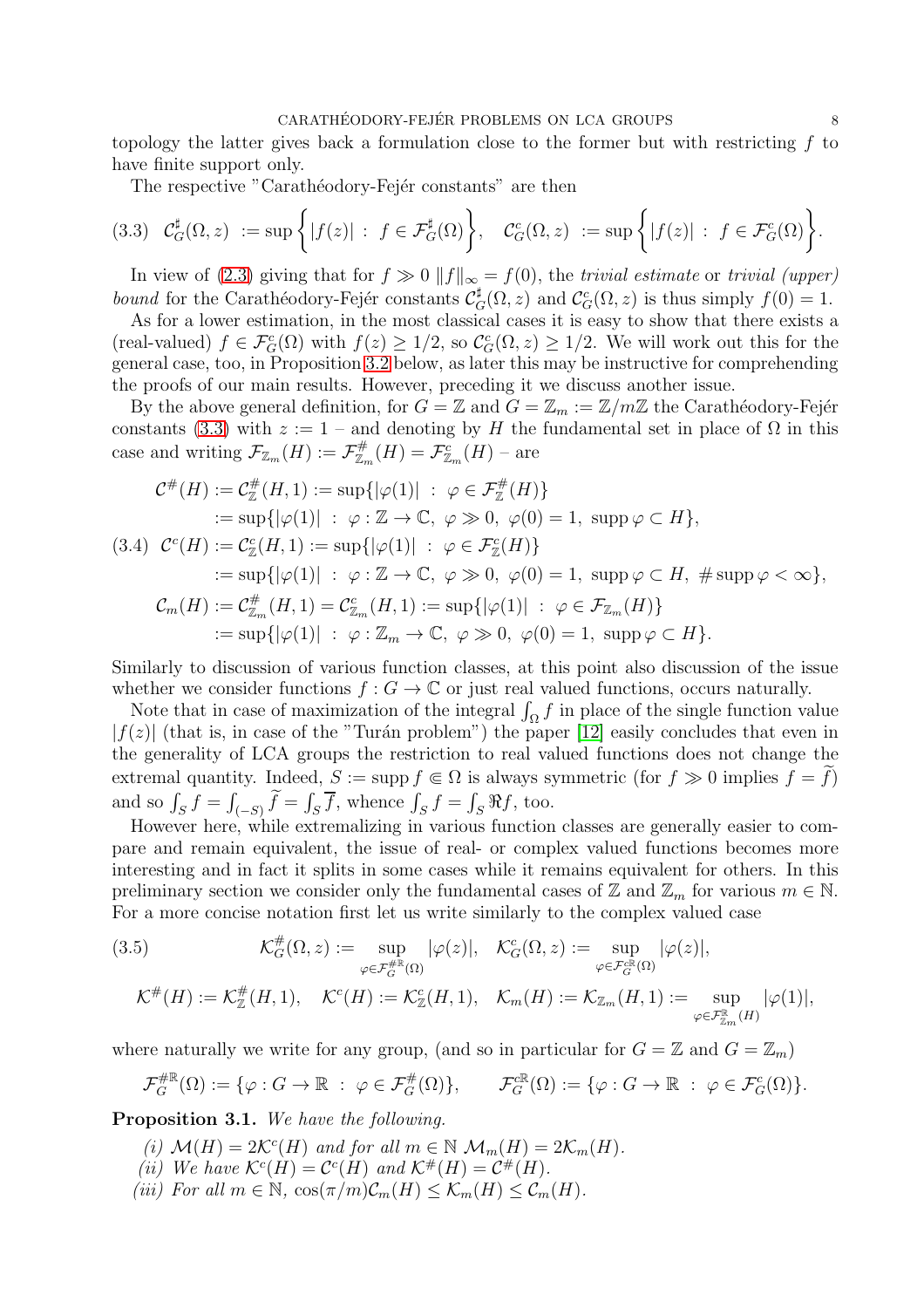- *(iv)* [**Ruzsa**] If  $4 \leq m \in \mathbb{N}$ , then in general *(iii)* is the best possible estimate with both *inequalities being attained for some symmetric subset*  $H \subset \mathbb{Z}_m$ .
- *(v)* If  $m = 2, 3$ , then for any admissible H we must have  $H = \mathbb{Z}_m$  and thus  $\varphi(x) \equiv 1$ *shows*  $\mathcal{C}_m(H) = \mathcal{K}_m(H) = 1$ .

*Proof.* As regards (i),  $\mathcal{M}(H) = 2\mathcal{K}^c(H)$  is quite easy and was already discussed in the final part of Section [1.](#page-0-1) The analogous relation  $\mathcal{M}_m(H) = 2\mathcal{K}_m(H)$  ( $m \in \mathbb{N}$ ) is seen the same way.

It remains to compare the respective extremal quantities for the cases of real- and complex valued functions. The obvious direction is that  $\mathcal{K}^c(H) \leq \mathcal{C}^c(H)$ ,  $\mathcal{K}^{\#}(H) \leq \mathcal{C}^{\#}(H)$ ; and also  $\mathcal{K}_m(H) \leq \mathcal{C}_m(H)$  for all  $m \in \mathbb{N}$ .

For proving some estimate in the other direction, let now  $G = \mathbb{Z}_m$  or  $\mathbb{Z}$  and  $\psi \in \mathcal{F}_G^c(H)$ be arbitrary. Let further  $\gamma_t \in \widehat{G}$  be the character belonging to the parameter t, i.e.  $\gamma_t(k) :=$  $\exp(2\pi i t k)$ , where  $t \in \mathbb{T}$  in case  $G = \mathbb{Z}$ , and  $t := j/m$  with  $j \in \mathbb{Z}_m$  in case  $G = \mathbb{Z}_m$ .

As said above, together with  $\psi$ , also  $\psi \gamma_t \gg 0$  and even  $\varphi := \Re{\lbrace \psi \gamma_t \rbrace} \gg 0$ –see [\(2.4\)](#page-3-1) and around– while belonging to the same function class  $\mathcal{F}_G^c(H)$ , as we also have  $\varphi(0) = \psi(0)$  and  $\sup p \varphi \subset \sup \psi =: S.$  Thus  $\mathcal{K}_G^c(H, 1) \geq \sup_{\psi \in \mathcal{F}_G^c(H), \gamma_t \in \widehat{G}} \Re \{\psi(1)\gamma_t(1)\} \geq \sup_{\psi \in \mathcal{F}_G^c(H)} \min_{\alpha \in \mathbb{T}}$  $\sup_{\gamma_t \in \widehat{G}} \Re\{|\psi(1)|e^{2\pi i \alpha}\gamma_t(1)\} = \mathcal{C}_G^c(H, 1) \cdot \min_{\alpha \in \mathbb{T}} \sup_{\gamma_t \in \widehat{G}} \Re\{e^{2\pi i \alpha}\gamma_t(1)\}.$ 

With the choice of  $t := -\alpha$  this latter estimate gives for  $G = \mathbb{Z}$  that  $\mathcal{K}^c(H) \geq \mathcal{C}^c(H)$ , and by a completely analogous computation with  $\psi \in \mathcal{F}_{\mathbb{Z}}^{\#}(H)$  we also find  $\mathcal{K}^{\#}(H) \geq \mathcal{C}^{\#}(H)$ . As the converse inequalities are obvious, these furnish (ii).

Furthermore, for  $G = \mathbb{Z}_m$  we can always choose  $t := -[m\alpha + 1/2]/m$  and thus obtain  $\mathcal{K}_m(H) \geq \min_{\alpha \in \mathbb{T}} \cos(2\pi(\alpha - [m\alpha + 1/2]/m)) \mathcal{C}_m(H) = \cos(\pi/m) \mathcal{C}_m(H)$ , so also (iii) obtains.

To find an example of equality  $\mathcal{K}_m(H) = \mathcal{C}_m(H)$  is trivial, as  $H := \mathbb{Z}_m$  suffices. To obtain the other extreme, for  $4 \leq m \in \mathbb{N}$  we use a construction communicated to us by I. Z. Ruzsa. Namely, we take  $H := \{-1, 0, 1\} \subset \mathbb{Z}_m$ , compute the extremal quantity  $\mathcal{K}_m(H)$  and then compare it to  $\mathcal{C}_m(H)$  as follows.

To start with, we prove  $\mathcal{K}_m(H) = 1/2$  for an arbitrary  $m \geq 4$ . First, for any positive definite real sequence  $\psi$  supported on {-1, 0, 1} with  $\psi(0) = 1$ , by  $\tilde{\psi} = \psi$  we must have  $\psi(-1) = \psi(1)$ . Second, take now  $x_j := j \pmod{m}$  and  $c_j = (-1)^j \quad (j = 1, \ldots, m)$ . Then we will get from the definition [\(1.1\)](#page-1-2) that  $m - 2m\psi(1) \geq 0$ , so  $\psi(1) \leq 1/2$ . Third, the real sequence  $1/2, 1, 1/2$  on H is positive definite according to Lemma [2.1,](#page-5-0) because it is the convolution square of the function  $\theta : \mathbb{Z}_m \to \mathbb{R}$  defined as  $\theta(0) := \theta(1) := 1/\sqrt{2}$  and  $\theta(k) := 0$  for all  $k \not\equiv 0, 1 \mod m$ .

Now let us find a lower estimate for the value of  $\mathcal{C}_m(H)$  for  $m \geq 4$  *even*. We consider the function  $\psi(0) = 1$ ,  $\psi(1) = r \exp(\pi i/m)$ , where  $r > 0$  is a parameter, and  $\psi(-1) = \psi(1)$ , as is needed to satisfy  $\widetilde{\psi} = \psi$ . We want  $\psi \in \mathcal{F}_{\mathbb{Z}_m}(H)$  and r maximal possible. Let us compute now the Fourier transform  $\hat{\psi}(n) = \int_{\mathbb{Z}_m} \psi(k) e^{2\pi i k n/m} d\mu_{\mathbb{Z}_m}(k) = \sum_{k \mod m} \psi(k) e^{2\pi i k n/m} =$  $1 + re^{\pi i (2n+1)/m} + re^{-\pi i (2n+1)/m} = 1 + 2r \cos((2n+1)\pi/m)$ . This remains nonnegative, for all n mod m if and only if  $r \le 1/(2 \cos(\pi/m))$ ; if r equals this bound, then for  $n := m/2$  $\psi(m/2) = 0$ . (Here it is essential that m is even!) So now we find that to keep the Fourier transform, that is the scalar product with all characters, nonnegative, it is necessary and sufficient that  $r \leq 1/(2 \cos(\pi/m))$ .

In fact it is a very special, trivial instance of the general Bochner-Weil theorem that  $\psi(n) \geq 0$  ( $\forall n \mod m$ ) is further equivalent to positive definiteness of the sequence  $\psi$  on  $\mathbb{Z}_m$ . For this particular case of the general theorem let us note that characters are positive definite, and so are their (finite) positive linear combinations as said above, therefore also any function on  $\mathbb{Z}_m$  with nonnegative Fourier transform. To see the converse statement, that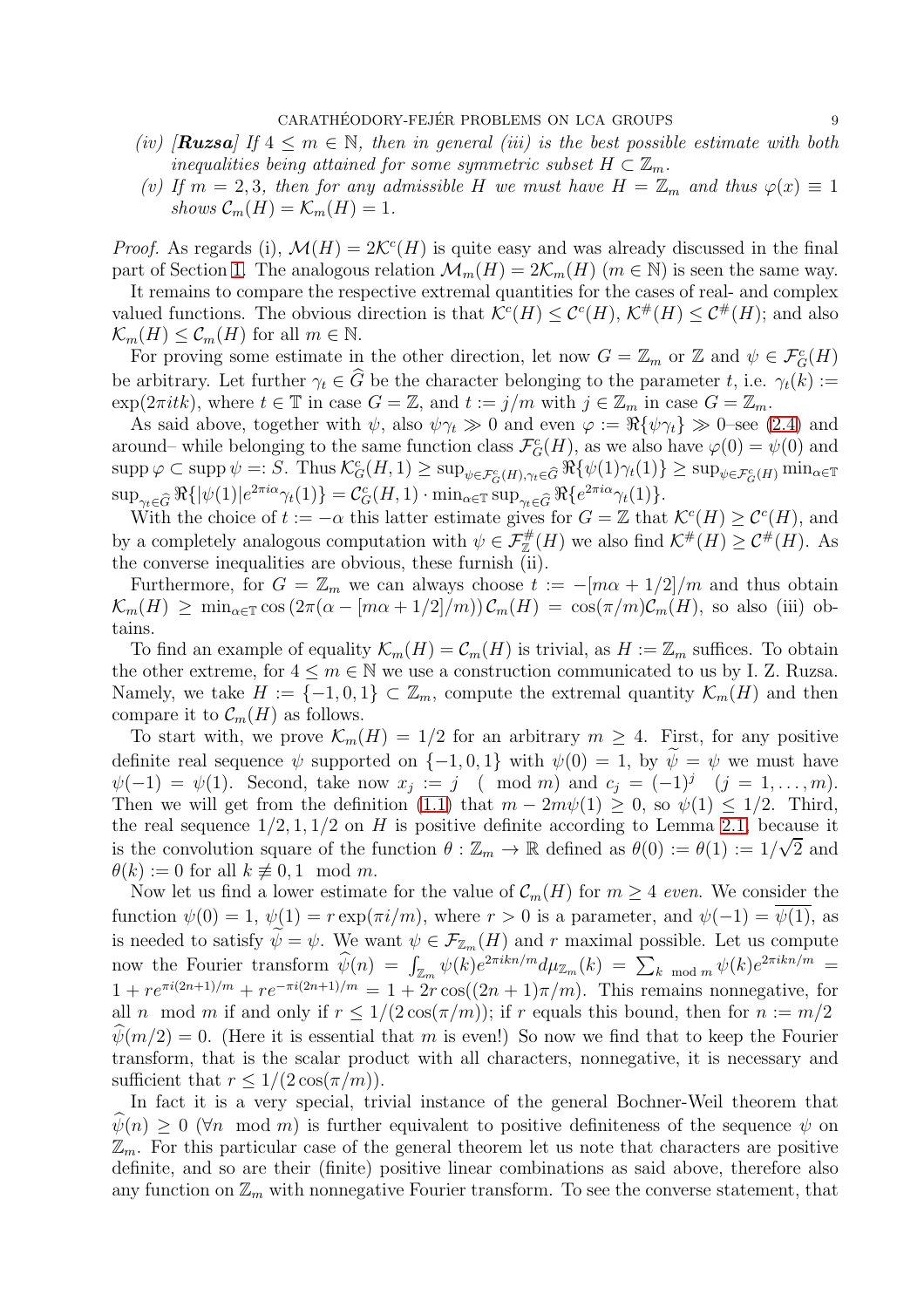is  $\hat{\psi} \ge 0$  if  $\psi \gg 0$ , we can fix any k mod m, take  $n := m$ ,  $c_j := e^{2\pi i j k/m}$ ,  $x_j := j \mod m$  $(j = 1, \ldots, m)$  and compute

$$
0 \le \sum_{j=1}^m \sum_{\ell=1}^m e^{2\pi i (j-\ell)k/m} \psi(j-\ell) = m \sum_{a \mod m} e^{2\pi i a k/m} \psi(a) = m \widehat{\psi}(k).
$$

So we thus find that  $\mathcal{C}_m(H)$  is at least the maximal r in the above construction, which reaches  $r = 1/(2 \cos(\pi/m))$ . It also follows that for m even and at least 4,  $\mathcal{C}_m(H) \ge$  $\cos^{-1}(\pi/m)\mathcal{K}_m(H)$ .

Let now  $m > 4$  be *odd*. For a similar construction as above for even m, we now choose  $\psi(0) := 1, \ \psi(1) := r \exp(2\pi i [m/2]/m)$  and consequently  $\psi(-1) := r \exp(-2\pi i [m/2]/m)$ . Again, we use the Bochner characterization that  $\psi \gg 0$  on  $\mathbb{Z}_m$  if (and only if)  $\hat{\psi} \ge 0$  on  $\widehat{\mathbb{Z}_m} =$  $\mathbb{Z}_m$ . This means that for k mod m we must have  $0 \leq \widehat{\psi}(k) = \sum_{\ell \mod m} \psi(\ell) \exp(2\pi i k\ell/m) =$  $1 + r \exp(2\pi i (k + [m/2])/m) + r \exp(-2\pi i (k + [m/2])/m) = 1 + 2r \cos(2\pi (k + [m/2])/m) =$  $1 - 2r \cos(\pi(2k-1)/m)$ , which holds true for all k mod m if and only if its minimum, with respect to k, satisfies nonnegativity, that is, when  $0 \leq 1 - 2r \cos(\pi/m)$  and thus  $r \leq 1/\{2\cos(\pi/m)\}\.$  This leads to exactly the same estimate as before, that is,  $\mathcal{C}_m(H) \geq$  $\cos^{-1}(\pi/m)\mathcal{K}_m(H)$ . Therefore, (iv) obtains.

In view of  $0, 1 \in H$  and H being symmetric, for both  $m = 2$  and  $m = 3$   $H = \mathbb{Z}_m$  is clear, nence also (v) is obvious. The Proposition is proved. whence also (v) is obvious. The Proposition is proved.

Now we can formulate the already announced lower estimation with the somewhat more precise form containing the same lower estimate even with real functions.

<span id="page-9-0"></span>**Proposition 3.2.** For any LCA group  $G, z \in G$  and  $0, \pm z \in \Omega \subset G$  open set we have  $\mathcal{C}_G^c(\Omega, z) \geq 1/2$ , moreover, there exists a real-valued *function*  $f \in \mathcal{F}_G^{c}(\Omega)$  with  $f(z) \geq 1/2$ .

*Proof.* Basically, we want to utilize the fact that the measure  $\nu := 2\delta_0 + \delta_z + \delta_{-z}$  is a positive definite Borel measure. Instead of formally defining the notion of positive definiteness of measures, let us remark here that clearly  $\nu = \sigma \star \tilde{\sigma}$  with  $\sigma := \delta_0 + \delta_z$  (and, as is easy to see,  $\tilde{\sigma} = \delta_0 + \delta_{-z}$ . From this starting point we then wish to construct a positive definite, real-valued, continuous function F, compactly supported within  $\Omega$ , and with  $F(z) \geq \frac{1}{2}$  $rac{1}{2}F(0).$ 

As  $0, \pm z \in \Omega \subset G$  and  $\Omega$  is open, in the locally compact group G there exists an open set  $U \ni 0, z, -z$  with its compact closure  $\overline{U} \Subset \Omega$ . Next we take another open neighborhood V of 0 satisfying  $V - V$ ,  $V - V - z$ ,  $V - V + z \subset U$ . Such a V exists for all three functions  $(x, y) \rightarrow x - y$ ,  $(x, y) \rightarrow x - y - z$ ,  $(x, y) \rightarrow x - y + z$  are continuous from  $G \times G$  to G mapping 0 to 0,  $-z$ , z, respectively, while all these images 0,  $\pm z$  lie in U. (Or, saying it a bit differently: this is equivalent to  $V - V \subset U' := U \cap (U + z) \cap (U - z)$ , which is still an open neighborhood of 0 and is thus such that there is V with  $V \times V \to U'$  under  $(x, y) \to x + y$ .

So formally with the characteristic function  $\chi_V$  of V we now take  $\Phi := \chi_V + \chi_{V+z} =$  $\chi_V \star (\delta_0 + \delta_z)$  and accordingly  $\widetilde{\Phi} = \widetilde{\chi_V} + \widetilde{\chi_{V+z}} = \chi_{-V} + \chi_{-V-z}$ , so that using [\(2.11\)](#page-4-3)

$$
F(x) := \Phi \star \Phi(x) = (\chi_V + \chi_{V+z}) \star (\chi_{-V} + \chi_{-V-z})(x) =
$$
  
\n
$$
= \chi_V \star \chi_{-V}(x) + \chi_V \star \chi_{-V-z}(x) + \chi_{V+z} \star \chi_{-V}(x) + \chi_{V+z} \star \chi_{-V-z}(x)
$$
  
\n
$$
= \mu_G(V \cap (x+V)) + \mu_G(V \cap (x+z+V))
$$
  
\n
$$
+ \mu_G((V+z) \cap (x+V)) + \mu_G((V+z) \cap (x+z+V))
$$
  
\n
$$
= 2\mu_G(V \cap (x+V)) + \mu_G(V \cap (x-z+V)) + \mu_G(V \cap (x+z+V)).
$$

By Lemma [2.1,](#page-5-0)  $F \gg 0$ , F is continuous, and obviously supp  $F \subset \text{supp }\Phi + \text{supp }\Phi =$  $(\overline{(V \cup (V + z)) + ((-V) \cup (-V - z))}) = (\overline{(V - V) \cup (V - V - z) \cup (V - V + z)}) \subset \overline{U} \Subset \Omega$  by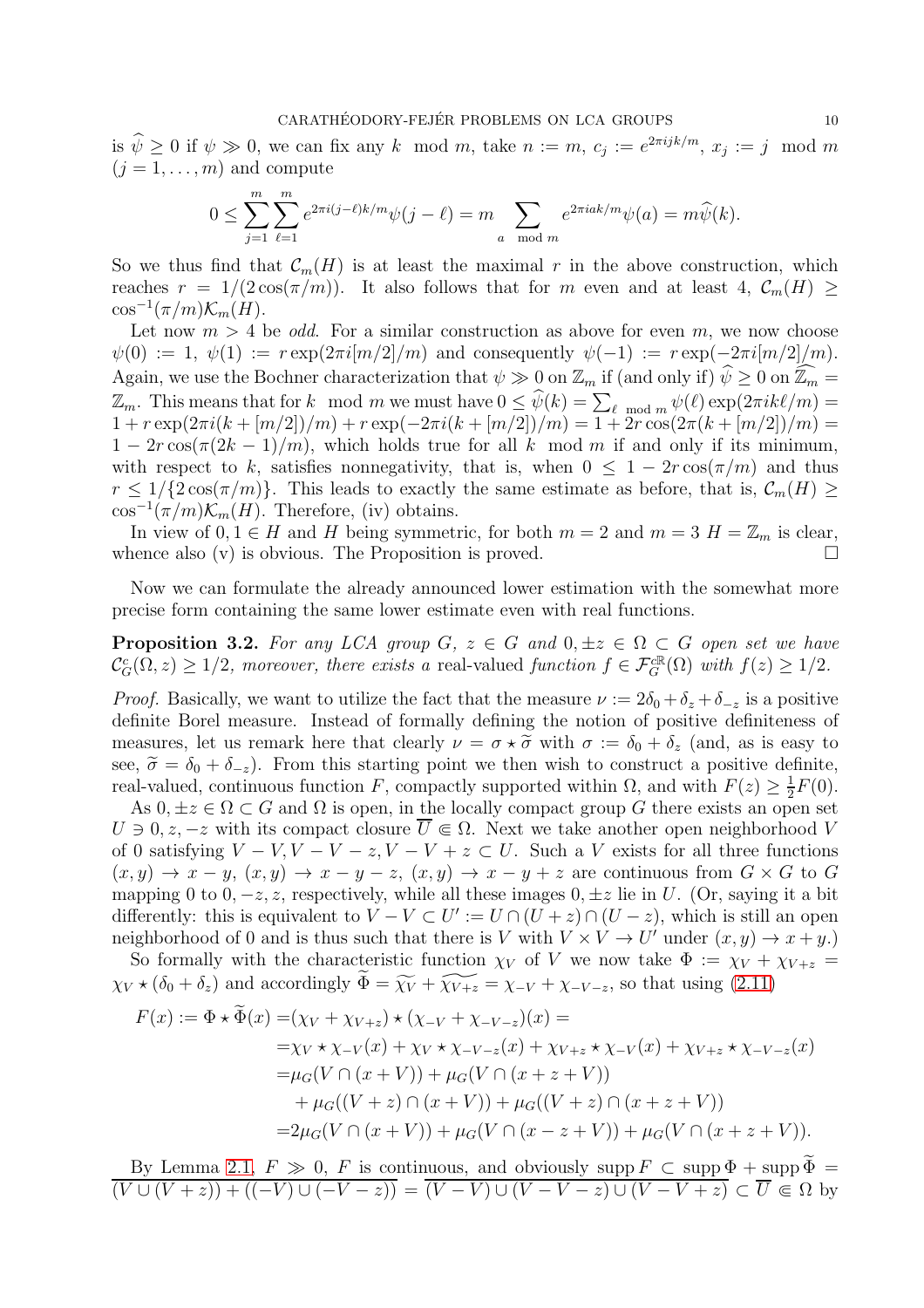construction, so  $F \in C_0(G)$ , too and in fact  $F/F(0) \in \mathcal{F}_G^c(\Omega)$ . Moreover, F is real-valued, too.

Finally, denote  $\alpha := \mu_G(V)$ ,  $\beta := \mu_G(V \cap (z + V))$  and  $\gamma := \mu_G(V \cap (2z + V))$ . Then  $F(0) = 2\mu_G(V) + \mu_G(V \cap (V - z)) + \mu_G(V \cap (z + V)) = 2\alpha + 2\beta$ , and similarly  $F(z) = 2\beta + \alpha + \gamma$ .<br>It follows that  $F(z)/F(0) = 1/2 + (\beta + \gamma)/(2\alpha + 2\beta) > 1/2$  as we wanted It follows that  $F(z)/F(0) = 1/2 + (\beta + \gamma)/(2\alpha + 2\beta) \ge 1/2$ , as we wanted.

Note that the construction also shows that if  $o(z) = 2$ , i.e.  $2z = 0$ , then  $\gamma = \alpha$  and  $F(z) = F(0) = 1$ , i.e.  $\mathcal{K}_G(\Omega, z) = 1$  taking into account the trivial estimate from above, too.

We have noted in Proposition [3.1](#page-7-0) (v) that in  $\mathbb{Z}_2$ , when  $m = 2$  (and thus in particular  $o(1) = 2$ ) and also in  $\mathbb{Z}_3$ , the trivial choice of  $f \equiv 1$  proves  $\mathcal{C}_{\mathbb{Z}_2}(H, z) = 1$ ,  $\mathcal{C}_{\mathbb{Z}_3}(H, z) = 1$ . Now we obtained also this in quite a larger generality.

<span id="page-10-0"></span>Next let us mention a continuity-type result.

<span id="page-10-1"></span>Proposition 3.3. *Let* <sup>H</sup> <sup>⊂</sup> <sup>Z</sup> *be a fixed symmetric* finite *set containing 0 and 1. Then*

(3.6) 
$$
\lim_{m \to \infty} \mathcal{K}_m(H) = \lim_{m \to \infty} \mathcal{C}_m(H) = \mathcal{C}^c(H).
$$

*Proof.* Consider first only the statement that  $\lim_{m\to\infty} \mathcal{K}_m(H) = \mathcal{K}^c(H)$ , that is, restrict to real-valued positive definite functions only. Note that even the existence of the limit must be proved.

Since we deal with  $m \to \infty$ , we can assume  $m > 2 \max H$ . Then obviously  $\mathcal{F}_{\mathbb{Z}}^{c\mathbb{R}}(H) \subset$  $\mathcal{F}_{\mathbb{Z}_m}^{\mathbb{R}}(H)$ , hence  $\mathcal{K}^c(H) \leq \mathcal{K}_m(H)$ , as was remarked for the cosine formulation already in Remark [1.3.](#page-2-4) Whence  $\mathcal{K}^c(H) \leq \liminf_{m \to \infty} \mathcal{K}_m(H)$ .

For an estimate from the other direction, let  $\varepsilon > 0$  be arbitrarily fixed, and let  $\varphi_m \in$  $\mathcal{F}_{\mathbb{Z}_m}^{\mathbb{R}}(H)$  be such that  $\varphi_m(1) \geq (1-\varepsilon)\mathcal{K}_m(H)$ . We can then define the corresponding extension  $\psi_m : \mathbb{Z} \to \mathbb{R}$  with  $\psi_m|_H = \varphi_m|_H$  and  $\psi_m|_{\mathbb{Z} \setminus H} = 0$ . Then  $\check{\psi}_m(k/m) := \sum_{j \in H} \varphi_m(j) e^{2\pi i jk/m} \ge 0$  $(k \in \mathbb{Z})$  (even if positive definiteness of  $\varphi_m$  on  $\mathbb{Z}_m$  does not imply  $\psi_m(t) \geq 0$  for all  $t \in \mathbb{T}$ ).

Now first we select a subsequence  $(m_{\ell})$  of the indices with  $\psi_{m_{\ell}}(1) \to \limsup_{m \to \infty} \mathcal{K}_m(H)$ . By the Bolzano-Weierstrass Theorem we can select a further subsequence  $(m_{\ell_n}) \subset (m_{\ell})$ which for simplicity we shall denote as  $(m_n)$  from now on – such that the function sequence  $(\psi_{m_n})$  converges:  $\psi_{m_n}(j) \to \psi(j)$  for every  $j \in H$  with some finite value  $\psi(j)$ . (Here for the application of the Bolzano-Weierstrass Theorem it is essential that  $#H < \infty$ , and also that by positive definiteness and normalization of  $\varphi_m \in \mathcal{F}_{\mathbb{Z}_m}^{\mathbb{R}}(H)$  we necessarily have  $|\psi_m(j)| = |\varphi_m(j)| \leq \varphi_m(0) = 1.$  Note that the limit values are also even  $(\psi(-j) = \psi(j)),$ as by positive definiteness and having real values this property holds for all  $\varphi_m$  by [\(2.2\)](#page-2-0).

Next let  $\eta > 0$  be arbitrary, and assume that for  $n > N$  we already have  $|\psi_{m_n}(j) - \psi(j)| <$ η. For an arbitrary  $t \in \mathbb{T}$  let us choose a suitable  $k_n \in \mathbb{Z}$  with  $|k_n/m_n - t| < 1/m_n$ : then we find

$$
\check{\psi}(t) = \sum_{j \in H} \psi(j) e^{2\pi i j t} \ge \sum_{j \in H} \psi_{m_n}(j) e^{2\pi i j t} - \#H\eta \ge \check{\psi}_{m_n}\left(\frac{k_n}{m_n}\right) - \#H\frac{2\pi}{m_n} - \#H\eta
$$

because  $|e^{2\pi it} - e^{2\pi is}| = |e^{2\pi i(t-s)} - 1| = 2|\sin(\pi(t-s))| \leq 2\pi|t-s|$ . However,  $\varphi_m \gg 0$  (on  $(\mathbb{Z}_m)$  implies  $\check{\psi}_{m_n}(\frac{k_n}{m_n})$  $m_n$  $= \varphi_{m_n}^{\check{}}\left(\frac{k_n}{m_n}\right)$  $m_n$  $\left( \frac{1}{2} \right) \geq 0$ , and thus we are led to

$$
\check{\psi}(t) \geq - \# H\left(\frac{2\pi}{m_n} + \eta\right).
$$

Letting  $n \to \infty$  and noting that  $\eta > 0$  was arbitrary yields  $\dot{\psi}(t) \geq 0$ , which shows  $\psi \gg 0$  on Z in view of Theorem [1.2.](#page-1-1) Furthermore, clearly  $\psi(0) = 1$  and supp  $\psi \subset H$ , hence  $\psi \in \mathcal{F}_{\mathbb{Z}}^{c\mathbb{R}}(H)$ , while by construction  $\psi(1) = \lim_{n \to \infty} \psi_{m_n}(1) \ge (1 - \varepsilon) \limsup_{m \to \infty} \mathcal{K}_m(H)$  for any  $\varepsilon > 0$ .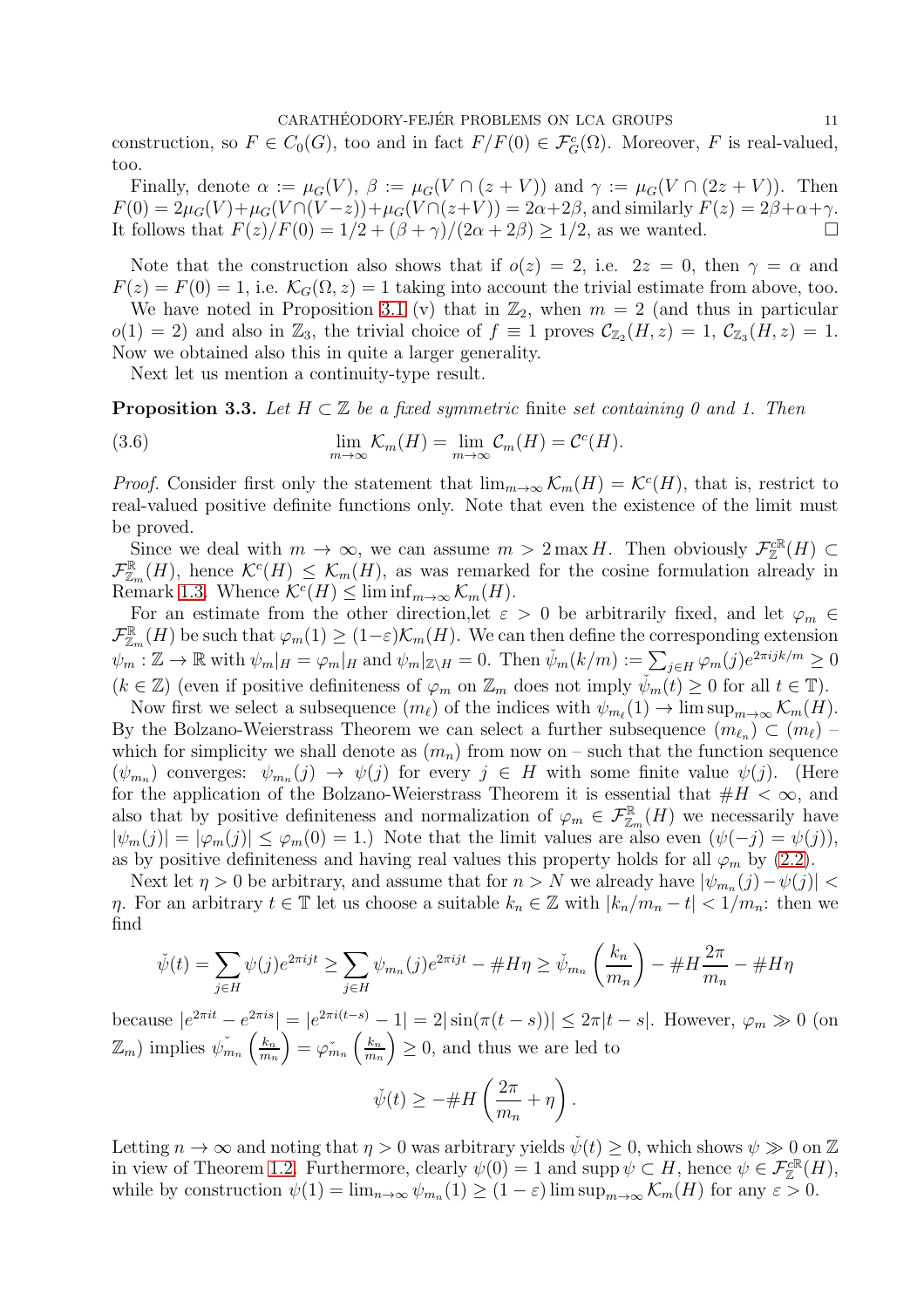So it follows that  $\mathcal{K}^c(H) \geq \limsup_{m \to \infty} \mathcal{K}_m(H) \geq \liminf_{m \to \infty} \mathcal{K}_m(H) \geq \mathcal{K}^c(H)$  (as recorded in the very first part), furnishing  $\lim_{m\to\infty} \mathcal{K}_m(H) = \mathcal{K}^c(H)$ . Note that accord-ing to Proposition [3.1](#page-7-0) (ii),  $\mathcal{K}^c(H) = \mathcal{C}^c(H)$ . However, the positive sequences  $\mathcal{K}_m(H)$  and  $\mathcal{C}_m(H)$  must be equivalent regarding convergence in view of Proposition [3.1](#page-7-0) (iii), so the first, and hence also the last equality of (3.6) holds true and hence also the last equality of [\(3.6\)](#page-10-0) holds true.

### <span id="page-11-0"></span>Proposition 3.4. *We have*

$$
(3.7) \t\t \t\t \mathcal{C}^{\#}(H) = \mathcal{C}^c(H).
$$

Therefore, taking into account also Proposition [3.1](#page-7-0) (ii) we can put  $\mathcal{C}(H) := \mathcal{K}^c(H) =$  $\mathcal{K}^{\#}(H) = \mathcal{C}^{c}(H) = \mathcal{C}^{\#}(H)$  for any  $H \subset \mathbb{Z}$ .

*Proof.* Clearly the supremum is taken on a smaller set in  $\mathcal{C}^c(H)$ , hence  $\mathcal{C}^c(H) \leq \mathcal{C}^{\#}(H)$ .

Conversely, let  $\varphi \in \mathcal{F}_{\mathbb{Z}}^{\#}(H)$  and let us consider the representation, given by Theorem [1.2](#page-1-1) of Herglotz:  $\varphi(n) = \int_{\mathbb{T}} e^{\overline{2}\pi int} d\nu(t)$ , with  $\nu$  a positive regular Borel measure on  $\mathbb{T}$ .

Let  $N \in \mathbb{N}$  be arbitrary. Then we can consider  $\psi := \psi_N := \varphi \cdot \Delta_N$ , where  $\Delta_N(n) :=$  $(1 - \frac{|n|}{2N+1})_+$ , and so in particular  $\Delta_N$  and  $\psi_N$  have finite support.

First let us observe that  $\Delta_N$  is positive definite. This follows from Lemma [2.1](#page-5-0) writing

$$
\left(\chi_{[-N,N]} \star \chi_{[-N,N]}\right)(n) = \int_{\mathbb{Z}} \chi_{[-N,N]}(n-j) \chi_{[-N,N]}(j) d\mu_{\mathbb{Z}}(j) = \sum_{|j|, |n-j| \leq N} 1 = (2N+1) \Delta_N(n).
$$

Also, it easily follows from the fact that  $\Delta_N(n) = \tilde{F}_N(n) = \int_{\mathbb{T}} e^{2\pi int} F_N(t) dt$ , where  $F_N(t) :=$  $\frac{1}{2N+1} \left( \frac{\sin(\pi(2N+1)t)}{\sin(\pi t)} \right)$  $\sin(\pi t)$  $\left(\frac{1}{2}\right)^2 \geq 0$  is the classical Fejér kernel, providing the positive representation of Herglotz described in Theorem [1.2.](#page-1-1) Note that this means that  $\Delta_N(n)$  is just the Fourier transform, (i.e. the sequence of Fourier coefficients) of  $F_N$ .

Now the Herglotz-type positive representation for  $\psi_N$  obtains from the usual rules of convolutions and the above:  $\psi_N(n) = (F_N \star \nu)(n) = \int_{\mathbb{T}} e^{2\pi int} \left( \int_{\mathbb{T}} \frac{1}{2N+1} \left( \frac{\sin(\pi(2N+1)(t-s))}{\sin(\pi(t-s))} \right)^2 d\nu(s)$  $\lambda$ dt. That is,  $\psi_N := \varphi \cdot \Delta_N \gg 0$ , too.

Since now  $\psi_N(1) = \varphi(1)(1 - \frac{1}{2N+1})$ , clearly  $\mathcal{C}^c(H) \ge \sup_N \{|\psi_N(1)|\} = |\varphi(1)|$ , and as this holds for all possible  $\varphi \in \mathcal{F}_{\mathbb{Z}}^{\#}(H)$ , we get  $\mathcal{C}^c(H) \geq \mathcal{C}^{\#}(H)$  concluding the proof.

Kolountzakis and Révész proves in [\[11,](#page-16-1) §2, p. 404] that in  $\mathbb{R}^d$  and for an unbounded symmetric open set  $\Omega$  the bounded parts  $\Omega_N := \Omega \cap B_N$ , where  $B_N = NB$  and  $B \subset \mathbb{R}^d$  is the unit ball, approximate  $\Omega$  in such a way that  $\mathcal{C}^c_{\mathbb{R}^d}(\Omega_N) \to \mathcal{C}^c_{\mathbb{R}^d}(\Omega)$  as  $N \to \infty$ . (The argument is essentially the same as the one above for Proposition [3.4.](#page-11-0)) Analogously,  $\mathcal{C}^c(\Omega_N) \to \mathcal{C}^c(\Omega)$ also in the group Z. These seem to suggest that a limiting argument should give Proposition [3.3](#page-10-1) even if  $\Omega \subset \mathbb{Z}$  is infinite. However, this is false.

**Remark 3.5.** For any  $\varepsilon > 0$  there exists an infinite set  $H \subset \mathbb{Z}$ , sparse enough to have  $\mathcal{C}^{c}(H) \leq 1/2 + \varepsilon$  but still containing a copy of  $\mathbb{Z}_{m}$  for every  $m \in \mathbb{N}$ , and hence having  $\mathcal{C}_m(H) = 1$ , the maximal possible value.

*In fact,*  $H := \{0, \pm 1, \pm N, \pm (N + 1), \pm (N + 2), \dots\}$  *has*  $C^{c}(H) = 1/(2 \cos \frac{2\pi}{N+2})$ *, see* [\[11,](#page-16-1) Theorem 4.4 (iii)]*.*

This underlies the importance of carefully distinguishing between the cases when we work in  $\mathbb Z$  or in any  $\mathbb Z_m$ , which explains why we formulated separately the two, otherwise rather similar theorems in §[5.](#page-13-0)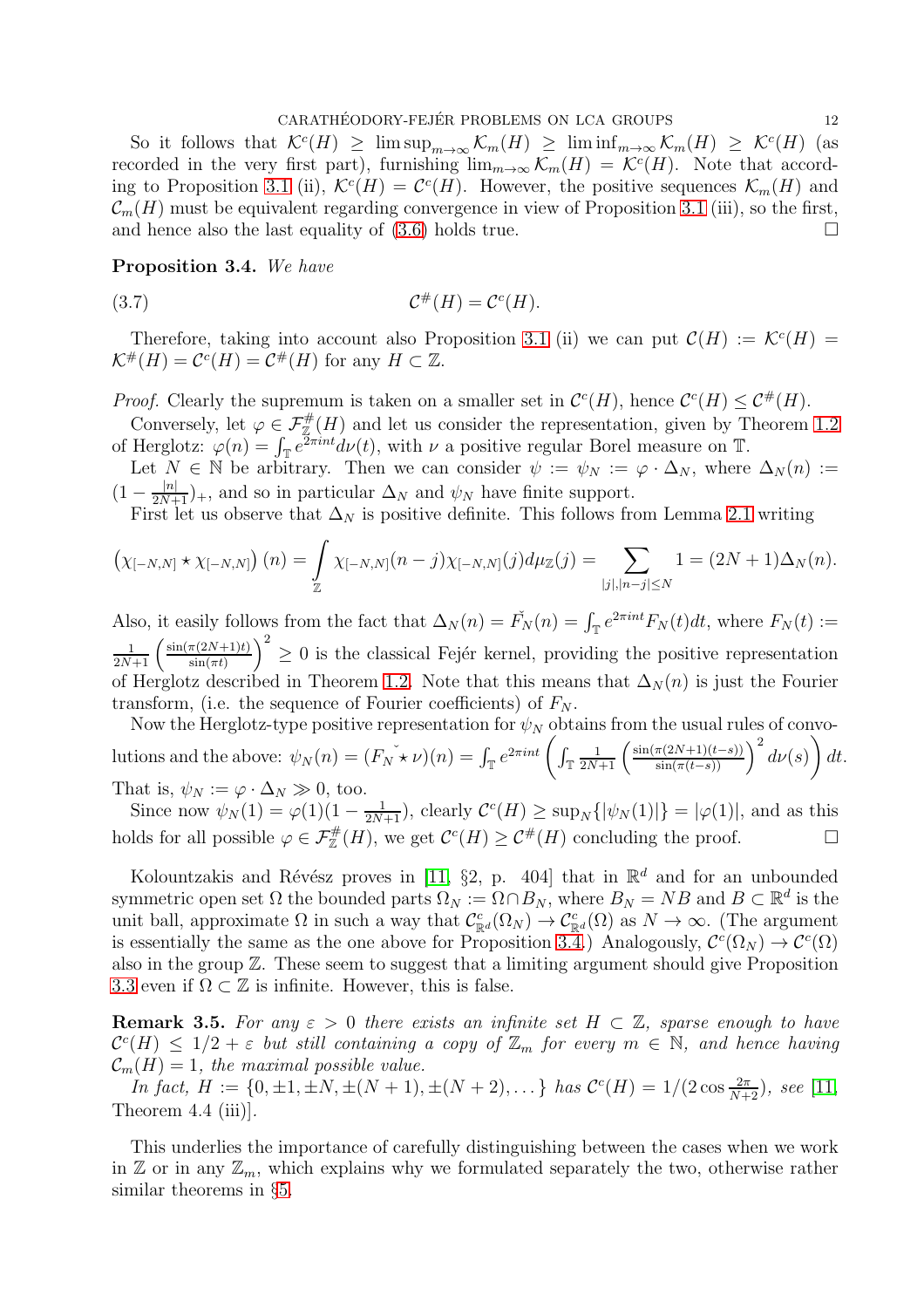$\begin{array}{lll} \text{CARATHÉODORY-FEJÉR PROBLEMS ON LCA GROUPS} \end{array} \tag{13}$ 

## 4. PREVIOUS WORK ON CARATHÉODORY-FEJÉR TYPE EXTREMAL PROBLEMS

For general domains in arbitrary dimension  $d$  the problem was formulated in [\[11\]](#page-16-1). With our above notations and general definition we can now recall it simply as follows.

<span id="page-12-0"></span>**Problem 4.1** (Boas-Kac - type pointwise extremal problem for the space). *Find*  $\mathcal{K}_{\mathbb{R}^d}^c(\Omega, z)$ *.* 

<span id="page-12-1"></span>**Problem 4.2** (Turán - type pointwise extremal problem for the torus). *Find*  $\mathcal{K}_{\mathbb{T}^d}^c(\Omega, z)$ *.* 

As is easy to see, c.f. [\[11,](#page-16-1) Remark 1.4],  $\mathcal{K}_{\mathbb{T}^d}^c(\Omega, z) \geq \mathcal{K}_{\mathbb{R}^d}^c(\Omega, z)$ , always.

The extremal value in the above Problem [4.1](#page-12-0) was estimated together with its periodic analogue Problem [4.2](#page-12-1) in the work [\[1\]](#page-16-13) in dimension  $d = 1$  for an interval  $\Omega := (-h, h)$ . Note that Boas and Kac have already solved the interval (hence dimension  $d = 1$ ) case of Problem [4.1](#page-12-0) in [\[2\]](#page-16-2), a fact which seems to have been unnoticed in [\[1\]](#page-16-13).

These problems are not only analogous, but also related to each other, and, in fact, Problem [4.1](#page-12-0) is only a special, limiting case of the more complex Problem [4.2,](#page-12-1) see [\[11,](#page-16-1) Theorem 6.6]. On the other hand, Boas and Kac have already observed, that Problem [4.1](#page-12-0) (dealt with for  $\mathbb R$  in [\[2\]](#page-16-2)) is connected to trigonometric polynomial extremal problems. In particular, from the solution to the interval case they deduced the value  $\mathcal{M}([0,n]) = 2 \cos \frac{2\pi}{n+2}$  of the original extremal problem due to Carathéodory  $[3]$  and Fejér  $[5]$  or  $[6, I$ , page 869]. They also established a connection (see [\[2,](#page-16-2) Theorem 6]) what corresponds to the one-dimensional case of the first part of [\[11,](#page-16-1) Theorem 2.1].

Our results will extend these results together with the until now most general results of [\[11\]](#page-16-1), comprising all these and much more. So first let us record these results here.

**Theorem 4.3** (Kolountzakis-Révész). *In*  $\mathbb{R}^d$  *and for any*  $z \in \mathbb{R}^d$  *and*  $\Omega \subset \mathbb{R}^d$  *an open, symmetric neighborhood of*  $\mathbf{0} \in \mathbb{R}^d$ , we have with  $H(\Omega, z) := \{k \in \mathbb{Z} : kz \in \Omega\}$  the relation

(4.1) 
$$
\mathcal{K}_{\mathbb{R}^d}^{\#}(\Omega, z) = \mathcal{K}_{\mathbb{R}^d}^c(\Omega, z) = \mathcal{K}(H(\Omega, z)).
$$

*If*  $\Omega$  ⊂  $\mathbb{T}^d$  *is an open symmetric neighborhood of*  $\mathbf{0} \in \mathbb{T}^d$ *, and the order of* z *is infinite (i.e.* z has no torsion), then we have with  $H(\Omega, z) := \{k \in \mathbb{Z} : kz \in \Omega\}$ 

(4.2) 
$$
\mathcal{K}_{\mathbb{T}^d}^{\#}(\Omega, z) = \mathcal{K}_{\mathbb{T}^d}^c(\Omega, z) = \mathcal{K}(H(\Omega, z)).
$$

*Finally, if the order of*  $z \in \mathbb{T}^d$  *is*  $o(z) = m$ *, then with*  $H_m(\Omega, z) := \{k \in \mathbb{Z}_m : kz \in \Omega\}$  *we have*

(4.3) 
$$
\mathcal{K}_{\mathbb{T}^d}^{\#}(\Omega, z) = \mathcal{K}_{\mathbb{T}^d}^c(\Omega, z) = \mathcal{K}_m(H_m(\Omega, z)).
$$

Actually, the above can be collected from [\[11,](#page-16-1) Theorem 2.1] and [\[11,](#page-16-1) Theorem 2.4]. The most important aspect of it is perhaps the understanding that the above point-value extremal problems depend only on the set  $H(\Omega, z)$  and the order of z itself, and are in fact equivalent to the trigonometric polynomial extremal problems given in [\(1.3\)](#page-1-3) and [\(1.4\)](#page-1-4). In other words, the result is transferring information to the given more general problem from the corresponding equivalent other problem in  $\mathbb{Z}$  or in  $\mathbb{Z}_m$  in all cases. Until that work the equivalence remained unclear in spite of the fact that, e.g., Boas and Kac found ways to deduce the solution of the trigonometric extremal problem [\(1.3\)](#page-1-3) from their results on Problem [4.1.](#page-12-0) Kolountzakis and Révész also obtained a clear picture of the limiting relation between torus problems and space problems, formulated above as Problem [4.1](#page-12-0) and Problem [4.2,](#page-12-1) and parallel to this, between the finitely conditioned trigonometric polynomial extremal problem [\(1.4\)](#page-1-4) and the positive definite trigonometric polynomial extremal problem [\(1.3\)](#page-1-3). Furthermore, the investigation was extended to arbitrary (symmetric open) sets  $\Omega \subset \mathbb{R}^d$  or  $\mathbb{T}^d$ , dropping the condition of convexity of  $Ω$ .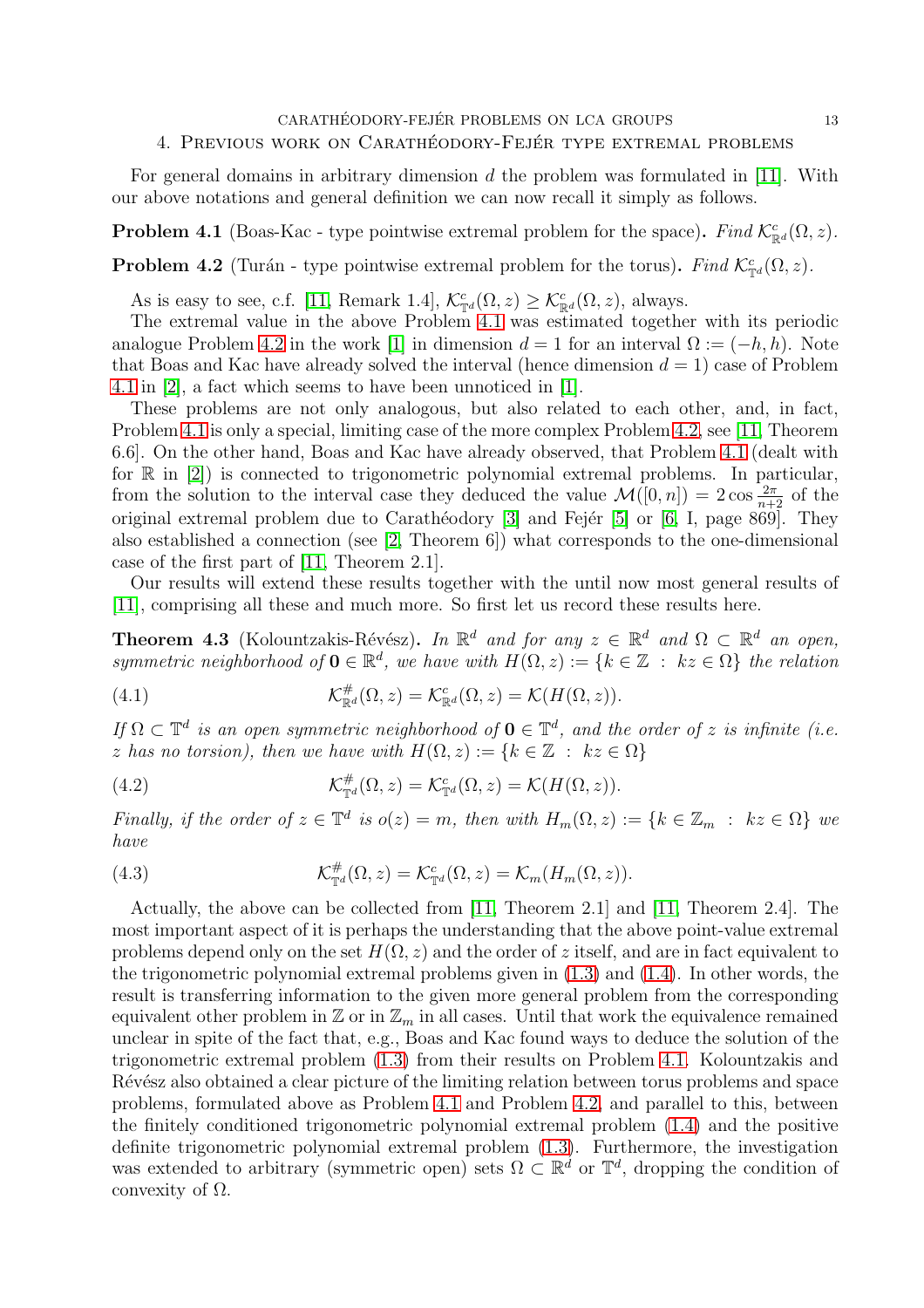Let us remark, however, that even with the above equivalence result, the actual calculation of the extremal values may still take considerable work and innovation, see e.g. [\[10\]](#page-16-14). For the numerous applications see the original paper [\[11\]](#page-16-1) and the references [\[1,](#page-16-13) [2,](#page-16-2) [16,](#page-16-15) [17,](#page-16-16) [18\]](#page-16-17).

Ending this section, let us recall that investigation of so-called Turán-type problems started with keeping an eye on number theoretic applications and connected problems. The interesting papers of Gorbachev and Manoshina [\[7,](#page-16-18) [8\]](#page-16-19) mention [\[13\]](#page-16-20) and character sums; applications to van der Corput sets were mentioned by several authors and in particular by Ruzsa [\[22\]](#page-16-21). Here we recall another question of a number theoretic relevance, open for at least two decades by now, and also mentioned in [\[11\]](#page-16-1).

**Problem 4.4.** *Determine*  $\Lambda(n) := \sup \{ \mathcal{M}(H)/2 : 1 \in H \subseteq \mathbb{N}, |H| = n \}.$ 

<span id="page-13-0"></span>We only know (cf [\[15\]](#page-16-22))  $1-\frac{5}{(n+1)^2} \leq \Lambda(n) \leq 1-\frac{0.5}{(n+1)^2}$ . The question is relevant to the Beurling theory of generalized primes, see [\[19\]](#page-16-23).

#### 5. Formulation of the main results

For points  $z \in G$  with infinite order the problem becomes equivalent to the trigonometric polynomial extremal problem of the sort [\(1.3\)](#page-1-3).

<span id="page-13-2"></span>**Theorem 5.1.** *Let* G *be any locally compact Abelian group and let*  $\Omega \subset G$  *be an open (symmetric) neighborhood of* 0*. Let also*  $z \in \Omega$  *be any fixed point with*  $o(z) = \infty$ *, and denote*  $H(\Omega, z) := \{k \in \mathbb{Z} : kz \in \Omega\}$ . Then we have

(5.1) 
$$
\mathcal{C}_G^c(\Omega, z) = \mathcal{K}_G^c(\Omega, z) = \mathcal{C}_G^{\#}(\Omega, z) = \mathcal{K}_G^{\#}(\Omega, z) = \mathcal{C}(H(\Omega, z)).
$$

<span id="page-13-1"></span>Corollary 5.2. *For* G any locally compact Abelian group,  $\Omega \subset G$  any open (symmetric) neighborhood of 0, and  $z \in \Omega$  any fixed point with  $o(z) = \infty$ , we have  $\mathcal{C}_G^c(\Omega, z) = \mathcal{K}_G^c(\Omega, z) = \bigcup_{\mu}$  $\mathcal{C}_G^{\#}(\Omega, z) = \mathcal{K}_G^{\#}(\Omega, z)$ , the common value of which can thus be denoted simply by  $\mathcal{K}_G(\Omega, z)$  or  $\mathcal{C}_G(\Omega,z)$ .

If  $z \in G$  is cyclic (has torsion), the situation is analogous: then Problem [1.1](#page-0-0) reduces to a well-defined discrete problem of the sort [\(1.4\)](#page-1-4).

<span id="page-13-3"></span>**Theorem 5.3.** Let G be any locally compact Abelian group and let  $\Omega \subset G$  be an open *(symmetric) neighborhood of* 0*. Let also*  $z \in \Omega$  *be any fixed point with*  $o(z) = m < \infty$ *, and denote*  $H_m(\Omega, z) := \{k \in \mathbb{Z}_m : kz \in \Omega\}$ . Then we have

<span id="page-13-4"></span>
$$
(5.2) \mathcal{C}_G^{\#}(\Omega, z) = \mathcal{C}_G^c(\Omega, z) = \mathcal{C}_m(H_m(\Omega, z)) \text{ and } \mathcal{K}_G^{\#}(\Omega, z) = \mathcal{K}_G^c(\Omega, z) = \mathcal{K}_m(H_m(\Omega, z)).
$$

Corollary 5.4. *For* G *any locally compact Abelian group,*  $\Omega \subset G$  *any open (symmetric)*  $neighborhood\ of\ 0,\ and\ z\in\Omega\ any\ fixed\ point\ with\ o(z)<\infty,\ we\ still\ have\ \mathcal{C}_G^c(\Omega,z)=\mathcal{C}_G^{\#}(\Omega,z)$ and  $\mathcal{K}_G^c(\Omega, z) = \mathcal{K}_G^{\#}(\Omega, z)$ , the common value of which can thus be denoted by  $\mathcal{C}_G(\Omega, z)$  and  $\mathcal{K}_G(\Omega, z)$ *, respectively.* 

Note that this also holds true if  $o(z) = \infty$ , furthermore, than  $\mathcal{C}_G(\Omega, z) = \mathcal{K}_G(\Omega, z)$  according to Corollary [5.2.](#page-13-1) We will use these notations in the last section.

## 6. Proofs of the Main Results

*Proof of Theorem [5.1.](#page-13-2)* We present the argument only for  $\mathcal{C}_G^{\#}(\Omega, z) = \mathcal{C}_G^c(\Omega, z) = \mathcal{C}^c(H(\Omega, z))$ (i.e. the complex case), for the real variant  $\mathcal{K}_G^{\#}(\Omega, z) = \mathcal{K}_G^c(\Omega, z) = \mathcal{K}^c(H(\Omega, z))$  is completely similar. Once these real and complex variants are proved, a combination of Proposition [3.1](#page-7-0) (ii) and Proposition [3.4](#page-11-0) gives that the right hand sides of these equalities are all equal.

To simplify the notation somewhat, we will write throughout this proof  $H := H(\Omega, z)$ .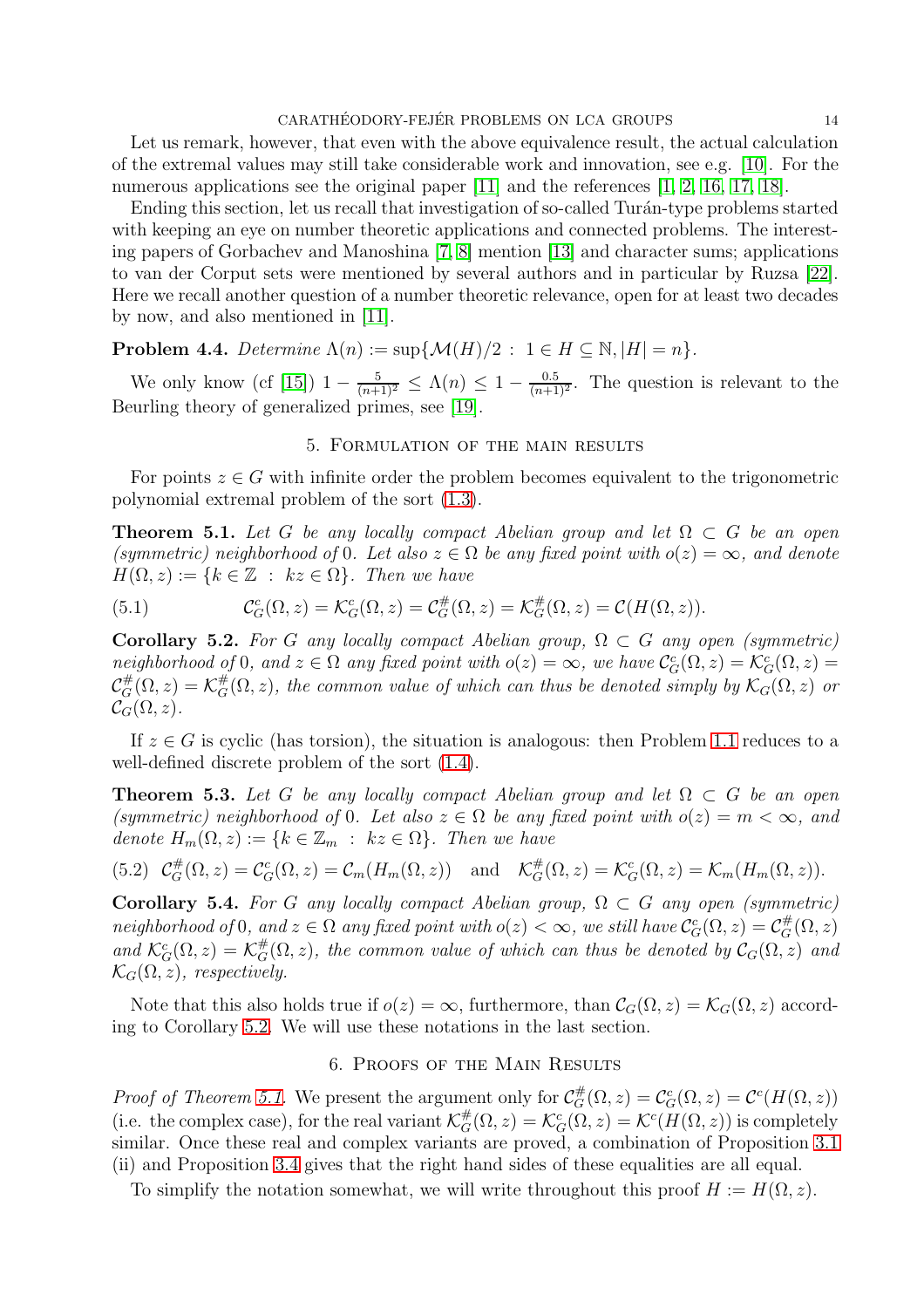As we trivially have  $\mathcal{C}_G^{\#}(\Omega, z) \geq \mathcal{C}_G^c(\Omega, z)$ , to derive the equality of these quantities of the complex setup and  $\mathcal{C}(H)$ -which is the common value of  $\mathcal{C}^{\#}(H) = \mathcal{C}^c(H)$  in view of Proposition 3.4-it suffices to prove  $\mathcal{C}_G^{\#}(\Omega, z) \le \mathcal{C}(H) (= \mathcal{C}^{\#}(H) = \mathcal{C}^c(H)) \le \mathcal{C}_G^c(\Omega, z)$  only.

So we are to prove only two inequalities, the first being that  $\mathcal{C}_G^{\#}(\Omega, z) \leq \mathcal{C}^{\#}(H)$ . Let us take any  $f \in \mathcal{F}_G^{\#}(\Omega)$ , and consider the subgroup  $Z := \langle z \rangle \leq G$ .

Observe that  $g := f|_Z \gg 0$  on Z, for if the defining requirements [\(1.1\)](#page-1-2) hold for all selections of the  $x_j \in G$ , then obviously they must also hold for all values chosen from Z. So this way we have defined a function  $g \in \mathcal{F}_Z^{\#}((\Omega \cap Z))$ . Finally, let us remark that the natural isomorphism  $\eta : \mathbb{Z} \to \mathbb{Z}$ , which maps according to  $\eta(k) := kz$ , carries over g, defined on  $Z \leq G$ , to a function  $\psi := g \circ \eta$ , which is therefore positive definite on Z, has normalized value  $\psi(0) = g(0) = f(0) = 1$ , and supp  $\psi \subset H$  for supp  $g \subset \text{supp } f \in \Omega$ .

From here we read that  $|f(z)| \leq \sup \{ |\psi(1)| : \psi \in \mathcal{F}_{\mathbb{Z}}^{\#}(H) \} = C^{\#}(H)$ . Taking  $\sup_{f \in \mathcal{F}_{G}^{\#}(\Omega)}$ on the left hand side concludes the proof of the first part.

It remains to show the inequality  $\mathcal{C}^c(H) \leq \mathcal{C}_G^c(\Omega, z)$ .

Let  $\psi \in \mathcal{F}_{\mathbb{Z}}(H)$ , so also positive definite and of finite support  $S \subset H$ , say. We also define the respective measure  $\nu := \sum_{k \in S} \psi(k) \delta_{kz}$ , where  $\delta_s$  is the Dirac measure, concentrated at  $s \in G$ . By definition of H,  $S = \text{supp }\nu$  is a finite subset of  $H := H(\Omega, z) := Z \cap \Omega$ .

In view of Lemma [2.2](#page-5-1) (i), to  $\psi$  there exists another sequence  $\theta : \mathbb{Z} \to \mathbb{C}$  of finite support  $Q := \text{supp }\theta$  such that  $\psi = \theta * \tilde{\theta}$ . Let us define the measure  $\sigma := \sum_{k \in Q} \theta(k) \delta_{kz}$ . Note that Q, though, is not necessarily included in H, therefore, the finite subset supp  $\sigma \subset Z$  is not necessarily a subset of  $\Omega$ . Nevertheless,  $\psi = \theta \star \tilde{\theta}$  means that for each  $k \in \mathbb{Z}$  we have  $\psi(k) = \sum_{m \in Q} \theta(m) \widetilde{\theta}(k - m) = \sum_{m \in Q} \theta(m) \overline{\theta(m - k)}$  and so this vanishes outside  $S \subset H$ , whence

$$
(6.1) \quad \sigma \star \widetilde{\sigma} = \sum_{m \in Q} \sum_{j \in Q} \theta(m) \overline{\theta(j)} \delta_{mz} \delta_{-jz} = \sum_{k \in \mathbb{Z}} \left( \sum_{m \in Q} \theta(m) \overline{\theta(m-k)} \right) \delta_{kz} = \sum_{k \in S} \psi(k) \delta_{kz} = \nu,
$$

which is supported in  $S \subset Z \cap \Omega$ .

Now our construction is the following. For a compact neighborhood  $W$  of 0 (to be chosen suitably later), the function  $g := \chi_W \star \sigma$  is a compactly supported step function, hence is in  $L^2(\mu_G)$ , moreover, it has converse  $\widetilde{g} = \widetilde{\chi_W \star \sigma} = \widetilde{\sigma} * \chi_{-W}$  and thus the "convolution square"  $f := g * \tilde{g}$ , positive definite and continuous according to Lemma [2.1,](#page-5-0) will be just

$$
f := g * \widetilde{g} = \chi_W * \sigma * \widetilde{\sigma} * \chi_{-W} = \chi_W * \chi_{-W} * \sigma * \widetilde{\sigma} = \chi_W * \chi_{-W} * \nu = \sum_{k \in S} f_k,
$$
  
(6.2) with  $f_k(x) := \psi(k) \ (h * \delta_{kz}) \ (x) = \psi(k) \ h(x - kz), \quad h := \chi_W * \chi_{-W},$ 

using also [\(2.9\)](#page-4-4). Clearly supp  $f_k = \sup h + kz \subset W - W + kz$ , which is a compact set itself in view of compactness of W. So because of finiteness of S we also find that  $\bigcup_{k\in S}(W-W+kz)$ is compact, whence supp  $f \subset \bigcup_{k \in S} \text{supp } f_k \subset \bigcup_{k \in S} (W - W + kz)$  shows that also supp f is compact.

If we choose now disjoint open neighborhoods  $U_k \subset \Omega$  of  $kz \in \Omega$  for each  $k \in S$ , by continuity of  $(x, y) \to x - y + kz$  from  $G \times G \to G$  we can take a compact neighborhood  $W_k$ of 0 with  $W_k - W_k + kz \in U_k$ , so intersecting the finitely many  $W_k$  for all  $k \in S$  we arrive at  $a W^* := \bigcap_{k \in S} W_k$ , compact neighborhood of 0, such that  $W^* - W^* + kz \subseteq U_k \subset \Omega$  ( $\forall k \in S$ ). Therefore if we chose some appropriate  $W \in W^*$ , then also supp  $f \in \bigcup_{k \in S} U_k \subset \Omega$ . In all, for any such choice of W we arrive at supp  $f \in \Omega$ , as needed. Our last condition on W will be that we want  $kz \in W - W$  for a  $k \in S$  only if  $k = 0$ , i.e. we require  $W - W \cap \{kz : k \in S\} = \{0\}.$  So it suffices to fix some open neighborhood  $V \subset G$  of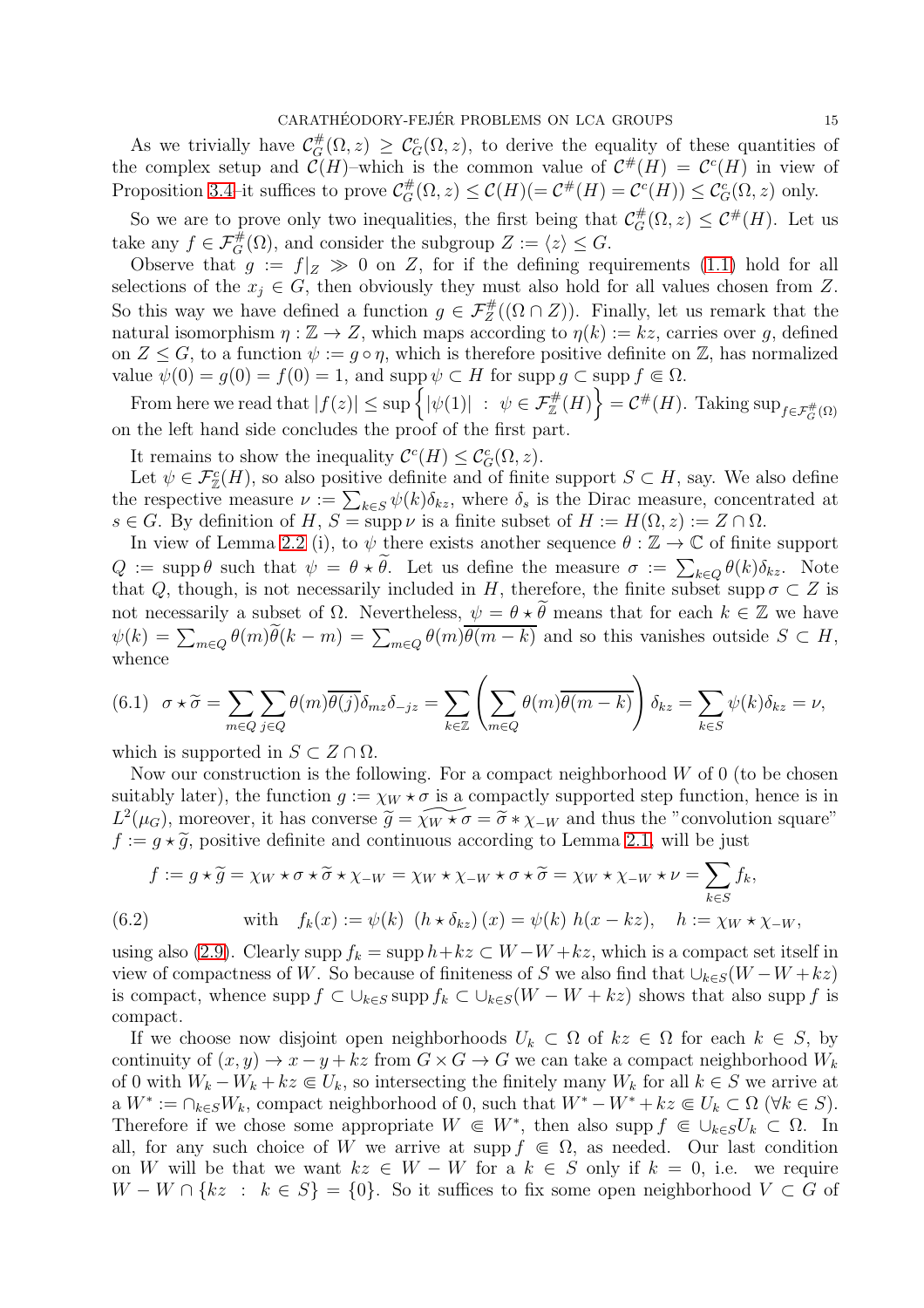0 such that  $V \subset G \setminus \{kz : k \in S, k \neq 0\}$ , then choose a compact neighborhood  $W' \subset G$ of 0 satisfying  $W' - W' \subset V$  (which can again be done according to the continuity of  $(x, y) \rightarrow x - y$ , and then take  $W := W' \cap W^*$ .

So we arrive at  $f \gg 0$ ,  $f \in C_0(G)$ , supp  $f \in \Omega$ , with supp  $f \subset \bigcup_{k \in S}$  supp  $f_k$  and supp  $f_k \in$  $(W - W + kz)$ . It remains to compute the function values of f at 0 and at z. First, as  $\text{supp } h \subset W - W \subset V$ , h vanishes on all  $kz$  with  $k \in S \setminus \{0\}$  by construction, so from  $f(0) =$  $\sum_{k\in S} \psi(k)h(-kz)$  we get  $f(0) = \psi(0)h(0) = 1 \cdot \chi_W * \chi_{-W}(0) = \mu_G(W)(> 0)$ , according to [\(2.11\)](#page-4-3). Second, completely similarly we have  $f(z) = \sum_{k \in S} \psi(k)h(z - kz) = \psi(1)\mu_G(W)$ .

In all, we can take  $F := \frac{1}{\mu_G(W)} f$ , which then has  $F(0) = 1$ , too, and hence  $F \in \mathcal{F}_G^c(\Omega)$ , moreover,  $F(z) = \psi(1)$ , hence  $|\psi(1)| \leq C_G^c(\Omega, z)$ . Having this for all  $\psi \in \mathcal{F}_{\mathbb{Z}}^c(H)$ , taking supremum yields  $C^{c}(H) \leq C_{G}^{c}(\Omega, z)$ , whence the theorem.

*Proof of Theorem [5.3.](#page-13-3)* The proof of the complex and real variants are almost identical to the preceding one, once we carefully change all references from  $\mathbb{Z}$  to  $\mathbb{Z}_m$ ,  $\mathcal{C}^c(H)$  to  $\mathcal{C}_m(H)$ and  $\mathcal{F}_{\mathbb{Z}}^c(\Omega, z)$  to  $\mathcal{F}_{\mathbb{Z}_m}(\Omega, z)$ , and using Lemma [2.2](#page-5-1) (ii) instead of (i); and similarly in the real case, while noting that  $Z := \langle z \rangle$  is only a finite subgroup with  $Z \cong \mathbb{Z}_m$ , so the natural isomorphism  $\eta(k) := kz$  acts between  $\mathbb{Z}_m$  and Z now. However, here we don't have the equality of the extremal quantities  $\mathcal{C}_m(H)$  and  $\mathcal{K}_m(H)$ , as in this case only the estimates of Proposition [3.1](#page-7-0) (iii) hold. Therefore, the real and complex cases here split as formulated separately in [\(5.2\)](#page-13-4). We spare the reader from further details of the proof.  $\Box$ 

#### 7. Final remarks

In view of Theorems [5.1](#page-13-2) and [5.3,](#page-13-3) the connection between the real and complex cases in  $\mathbb{Z}$ , found in Proposition [3.1](#page-7-0) (ii) and (iii), extends to all LCA groups. That is, we obtain

Corollary 7.1. Let G be any locally compact Abelian group and let  $\Omega \subset G$  be an open *(symmetric) neighborhood of* 0*. Let also*  $z \in \Omega$  *be any fixed point with*  $o(z) = m$ *, and denote*  $H_m(\Omega, z) := \{k \in \mathbb{Z}_m : kz \in \Omega\}$ . Then we have

(7.1) 
$$
\cos(\pi/m)\mathcal{C}_G(\Omega,z) \leq \mathcal{K}_G(\Omega,z) \leq \mathcal{C}_G(\Omega,z).
$$

*Also the "m* =  $\infty$ " *case holds true giving for torsion-free elements*  $z \in \Omega$  *the equality* 

(7.2) 
$$
\mathcal{K}_G(\Omega, z) = \mathcal{C}_G(\Omega, z).
$$

Let us recall that when  $\mathcal{M}(H)$  or  $\mathcal{C}(H)$  is known for a certain  $H \subset \mathbb{Z}$ , then further cases can be obtained via the following duality result.

**Lemma 7.2.** (see [\[15\]](#page-16-22)). Let  $H \subseteq \mathbb{Z}$  be arbitrary with  $\{-1,0,1\} \subset H$ . Then denoting  $H^* := (\mathbb{N} \setminus H) \cup \{-1, 0, 1\}$  *we have*  $\mathcal{M}(H) \mathcal{M}(H^*) = 2$ .

**Remark 7.3.** *By Proposition [3.1](#page-7-0) (i), it is equivalently formulated as*  $\mathcal{K}(H)\mathcal{K}(H^{\star}) = \frac{1}{2}$ 2 *.*

**Remark 7.4.** The analogous finite dimensional duality relation in  $\mathbb{Z}_m$  is much easier, es*sentially trivial to obtain along the lines of* [\[15\]](#page-16-22)*. It gives with*  $H_m^* := (\mathbb{Z}_m \setminus H) \cup \{-1, 0, 1\}$ 

$$
\mathcal{M}_m(H)\mathcal{M}_m(H^*) = 2 \qquad \text{or, equivalently} \qquad \mathcal{K}_m(H)\mathcal{K}_m(H^*) = \frac{1}{2},
$$

*taking into account Proposition [3.1](#page-7-0) (i) again.*

It is explained in [\[11\]](#page-16-1) in the context of the groups  $\mathbb{R}^d$  and  $\mathbb{T}^d$  that description of the  $\mathcal{C}_G(\Omega, z)$ problems by the Carathéodory-Fejér type extremal problems on  $\mathbb{Z}$  or  $\mathbb{Z}_m$  automatically extends these duality results to the more general situation. Regarding Problem [1.1](#page-0-0) we have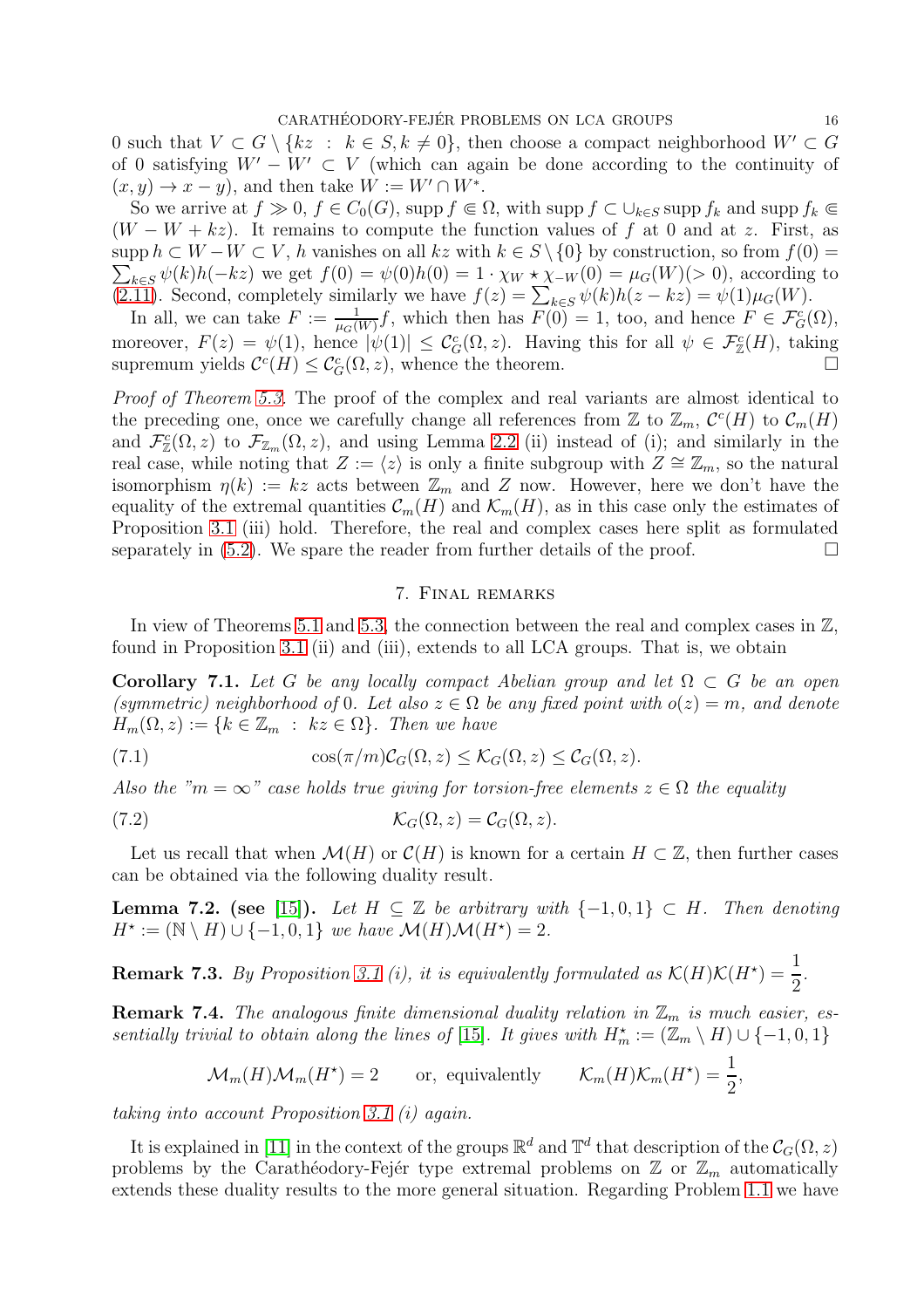**Corollary 7.5.** For any LCA group G, open set  $\Omega \subseteq G$  and  $z \in \Omega$  we have  $\mathcal{K}_G(\Omega)\mathcal{K}_G(\Omega^*) =$  $\frac{1}{2}$  where  $\Omega^*$  is any symmetric open set with  $Z \cap \Omega \cap \Omega^* = \{0, z, -z\}$  and  $(\Omega \cup \Omega^*) \supset Z$ , with  $Z := \langle z \rangle$ , *i.e.* { $kz : k \in \mathbb{Z}$ } or { $kz : k \in \mathbb{Z}_m$ }, respectively.

**Remark 7.6.** When  $C_G(\Omega, z) = \mathcal{K}_G(\Omega, z)$  and  $\mathcal{C}_G(\Omega^*, z) = \mathcal{K}_G(\Omega^*, z)$ -in particular when  $o(z) = \infty$ -then we have the analogous formula  $\mathcal{C}_G(\Omega, z) \mathcal{C}_G(\Omega^*, z) = 2$  for the complex quan*tities. However, it fails whenever*  $C_G(\Omega, z) = \mathcal{K}_G(\Omega, z)$  *or*  $C_G(\Omega^*, z) = \mathcal{K}_G(\Omega^*, z)$  *does so.* 

This of course covers the corresponding results for  $\mathbb{R}^d$  and  $\mathbb{T}^d$  given in [\[11,](#page-16-1) Corollary 4.7].

It would be interesting – perhaps by a direct argument extending that in  $[15]$  – to derive this duality result without relying on Theorems [5.3](#page-13-3) and [5.1.](#page-13-2)

#### **REFERENCES**

- <span id="page-16-13"></span>[1] V. ARESTOV, E. BERDYSHEVA, H. BERENS, On pointwise Turán's problem for positive definite functions, *East J. Approx.* **9** (2003), no. 1, 31–42.
- <span id="page-16-2"></span>[2] R. P. BOAS JR., M. KAC, Inequalities for Fourier Transforms of positive functions, Duke Math. J. 12 (1945), 189-206.
- <span id="page-16-3"></span>[3] C. CARATHÉODORY, Über den Variabilitätsbereich der Fourier'schen Konstanten von positiven harmonischen Funktionen, Rendiconti del Circolo Matematico di Palermo, 32 (1911), 193-217.
- <span id="page-16-10"></span>[4] W. EHM, T. GNEITING, D. RICHARDS, Convolution roots of radial positive definite functions with compact support, preprint, Trans. Amer. Math. Soc., 356 (2004), no. 11, 4655–4685.
- <span id="page-16-5"></span><span id="page-16-4"></span>[5] L. FEJÉR, Über trigonometrische Polynome, *J. angew. Math.* **146** (1915), 53-82.
- <span id="page-16-18"></span>[6] L. FEJÉR, Gesammelte Arbeiten I-II, Akadémiai Kiadó, Budapest, 1970.
- [7] D. V. GORBACHEV; A. S. MANOSHINA, The extremal Turán problem for periodic functions with small support. (Russian) Proceedings of the IV International Conference "Modern Problems of Number Theory and its Applications" (Tula, 2001). Chebyshevski $\check{\iota}$  Sb. 2 (2001), 31-40.
- <span id="page-16-19"></span>[8] D. V. GORBACHEV; A. S. MANOSHINA, Turán Extremal Problem for Periodic Functions with Small Support and Its Applications, *Mathematical Notes*, **76** (2004) no. 5, 688-200.
- <span id="page-16-14"></span><span id="page-16-8"></span>[9] G. HERGLOTZ, Über Potenzreihen mit positivem reelen Teil im Einheitskreis, Leipziger Berichte 63, 501-511.
- [10] V. I. Ivanov, A. V. Ivanov, Turan problems for periodic positive definite functions, Annales Univ. Scientiarum Budapestiensis de Ronaldo Eotvos Nominatae. Sectio Computatorica. 33 (2010), 219–237.
- <span id="page-16-1"></span>[11] M. N. KOLOUNTZAKIS AND SZ. GY. RÉVÉSZ, On pointwise estimates of positive definite functions with given support, *Canad. J. Math.*  $58$  (2006), no. 2, 401–418.
- <span id="page-16-12"></span>[12] M. N. KOLOUNTZAKIS AND SZ. GY. RÉVÉSZ, Turán's extremal problem for positive definite functions on groups, J. London Math. Soc., 74 (2006), 475–496.
- <span id="page-16-20"></span>[13] S. V. KONYAGIN, I. SHARPLINSKI, Character sums with exponential functions and their applications, Cambridge University Press, Cambridge, 1999.
- <span id="page-16-22"></span><span id="page-16-6"></span>[14] M. MATHIAS, Über positive Fourier-Integrale. (German) *Math. Zeitschrift* **16** (1923), 103–125.
- [15] Sz. Gy. Révész, Extremal problems and a duality phenomenon, in Approximation, Optimization and Computing, (A. G. Law, C. L. Wang, eds.), Elsevier, 1990, 279-281.
- <span id="page-16-15"></span>[16] Sz. Gy. Révész, The Least Possible Value at Zero of Some Nonnegative Cosine Polynomials and Equivalent Dual Problems, J. Fourier Anal. Appl., Kahane Special Issue, 1995, 485-508.
- <span id="page-16-16"></span>[17] Sz. Gy. Révész, Minimization of maxima of nonnegative and positive definite cosine polynomials with prescribed first coefficients, Acta Sci. Math. (Szeged), 60 (1995), 589-608.
- <span id="page-16-23"></span><span id="page-16-17"></span>[18] Sz. Gy. R $\acute{\text{e}}$ v $\acute{\text{e}}$ sz, A Fejér-type extremal problem, Acta Math. Hung., 57 (1991), no. 3-4, 279-283.
- <span id="page-16-0"></span>[19] Sz. Gy.Révész, On Beurling's Prime Number Theorem, *Period. Math. Hung.*, 28 (1994), 195-210.
- [20] Sz. Gy. Révész, Turán's extremal problem on locally compact abelian groups, Analysis Math. 37 (2011) no. 1, 15–50.
- <span id="page-16-7"></span>[21] W. RUDIN, Fourier analysis on groups, Interscience Tracts in Pure and Applied Mathematics, No. 12 Interscience Publishers (a division of John Wiley and Sons), New York-London 1962 ix+285 pp.
- <span id="page-16-21"></span>[22] I. Z. Ruzsa, Connections between the uniform distribution of a sequence and its differences, in: Colloquia Mathematica Societatis János Bolyai, 34, G. Halász, ed., North Holland, 1981, 1419-1443.
- <span id="page-16-11"></span>[23] G. Szegő, *Orthogonal Polynomials*, 4th Ed. AMS Colloquium Publications, **XXXIII**, Providence, Rhode Island, 432 p. (1975).
- <span id="page-16-9"></span>[24] A. WEIL, L'intégration dans les groupes topologiques et ses applications, Gauthiers-Villars, Paris, 1938.